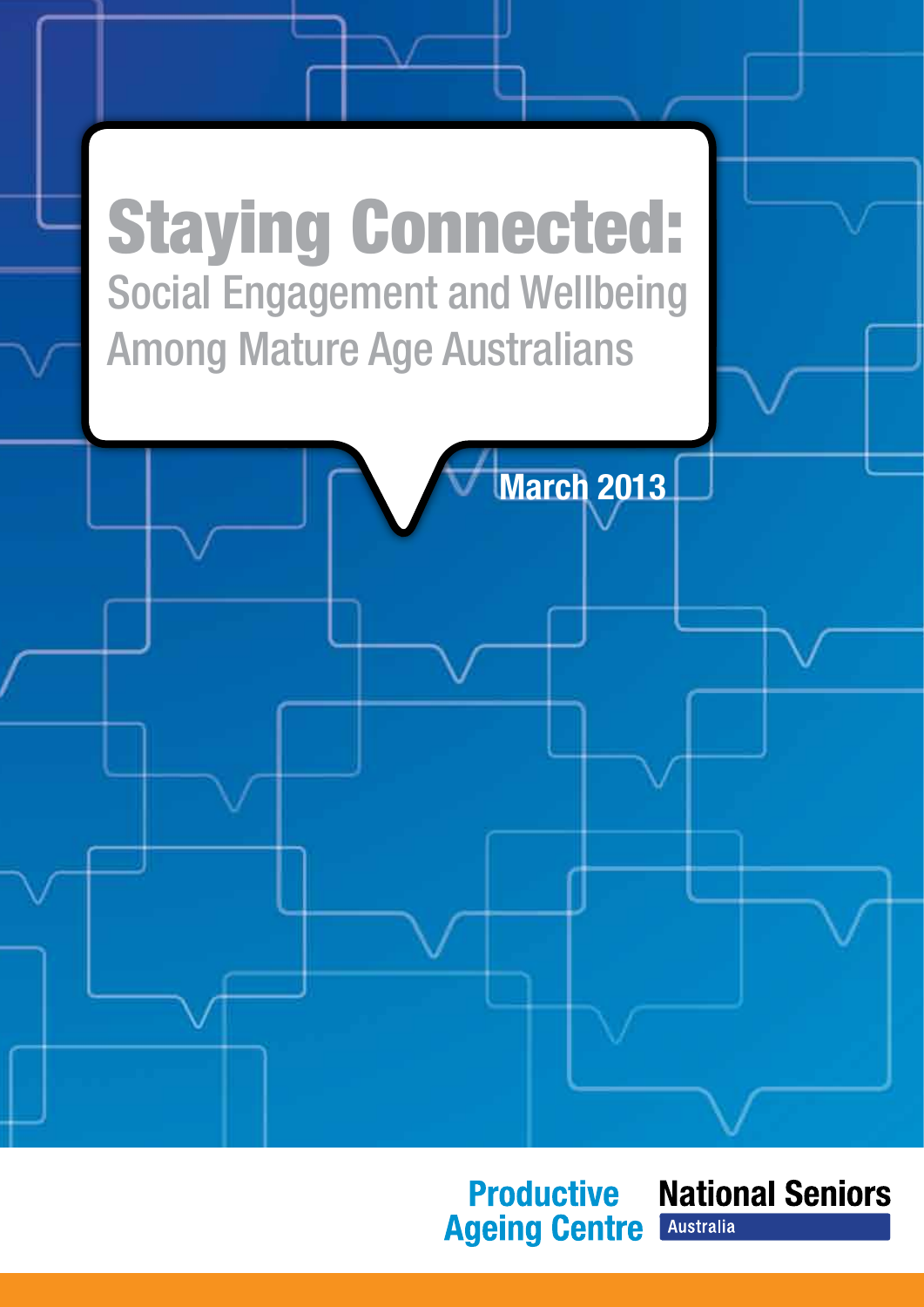#### © National Seniors Productive Ageing Centre 2013

The National Seniors Productive Ageing Centre (NSPAC) owns copyright in this work. Apart from any use permitted under the Copyright Act 1968, the work may be reproduced in whole or in part for study or training purposes, subject to the inclusion of an acknowledgement of the source. Reproduction for commercial use or sale requires written permission from NSPAC. While all care has been taken in preparing this publication, the NSPAC expressly disclaims any liability for any damage from the use of the material contained in this publication and will not be responsible for any loss, howsoever arising, from use or reliance on this material.

Publisher NSPAC ABN 81 101 126 587 ISBN 978-0-9874598-4-8

The Australian Government accepts no responsibility for the accuracy or completeness of any material contained herein and recommends that users exercise their own skill and care with respect to its use.

The material in this Report may include views or recommendations of other parties, which do not necessarily reflect the views of the Australian Government or indicate its commitment to a particular course of action.

A reference to a particular person, organisation, product or service in any part of this Report in no way implies any form of endorsement by the Australian Government of that person, organisation, product or service.

The Australian Government disclaims to the extent permitted by law all liability for claims, losses, expenses, damages and costs the user may incur as a result of, or associated with, the use of the information contained herein for any reason whatever.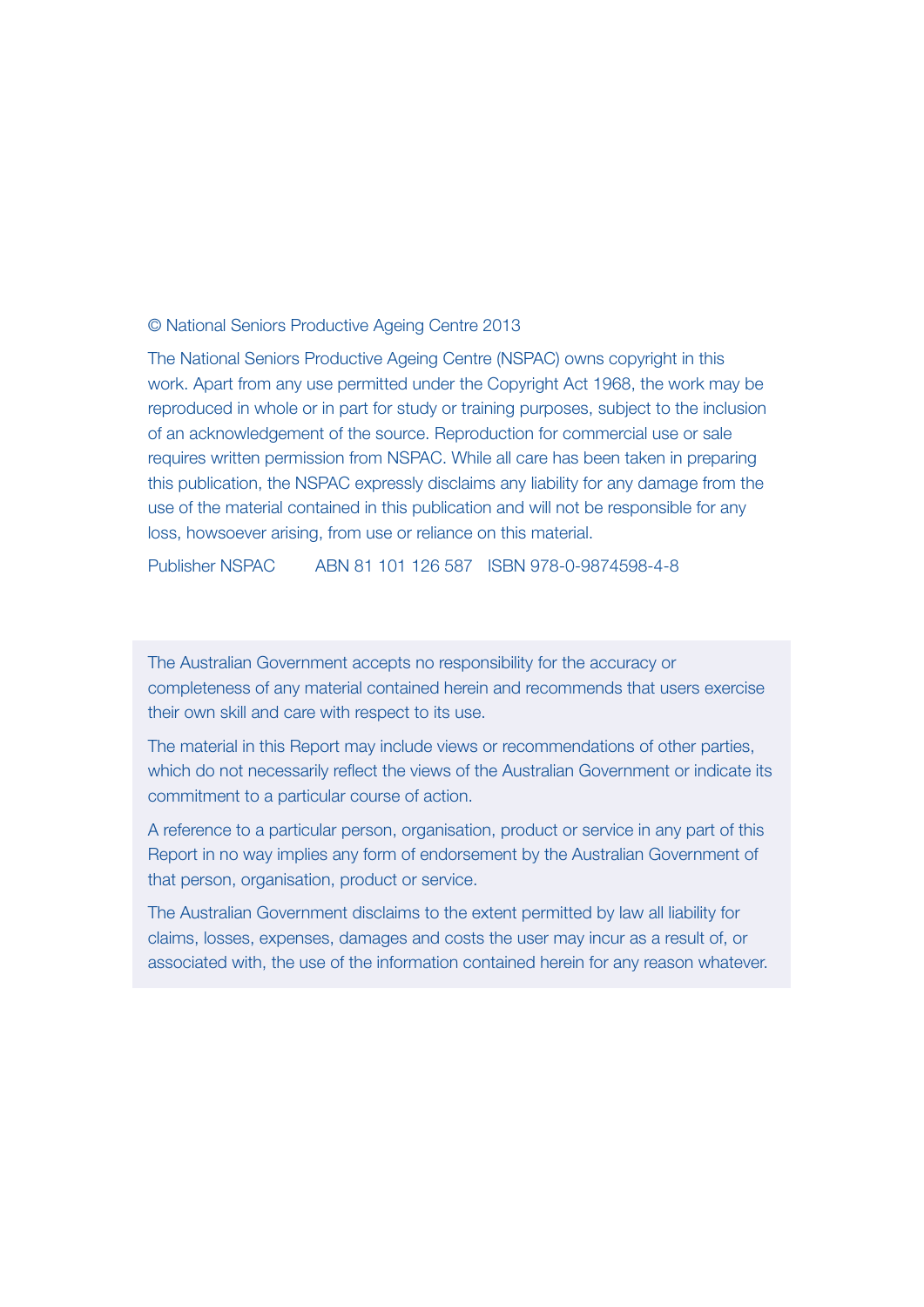

**Department of Health and Ageing** 

## Staying Connected: Social Engagement and Wellbeing Among Mature Age Australians

March 2013

**National Seniors Productive Ageing Centre** Australia

i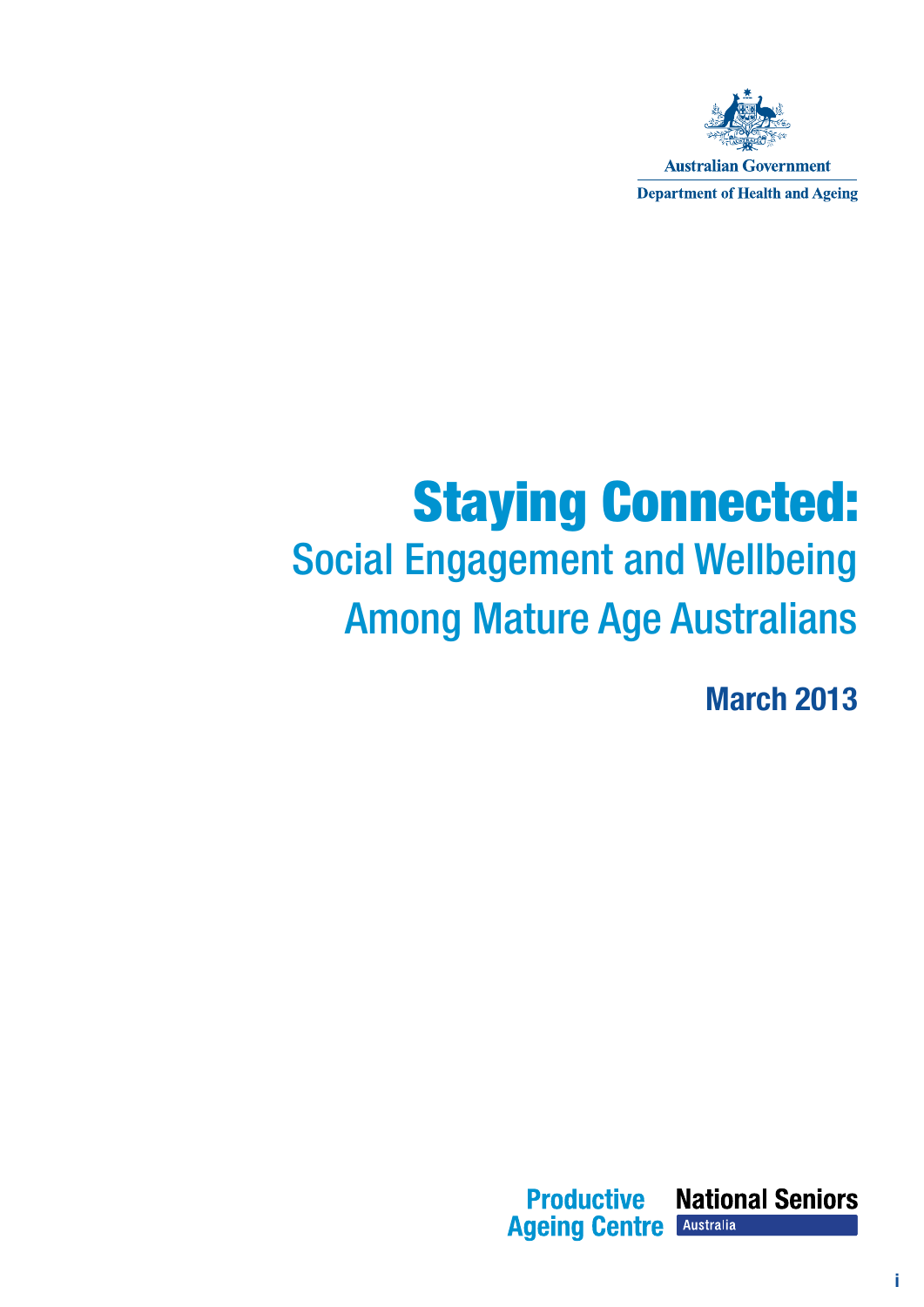## Foreword

This National Seniors Productive Ageing Centre research report entitled *Staying Connected: Social Engagement and Wellbeing Among Mature Age Australians* explores wellbeing amongst senior Australians. The report, authored by researchers from the Australian National University, also examines how wellbeing differs between age groups and other demographic characteristics, and how it relates with a range of measures of social engagement. Data for the research were sourced from the first wave of the national longitudinal survey *Social Activity and Wellbeing of Older Australians*, which surveyed over 2,000 members of National Seniors Australia aged 50-89 years.

The report finds that older people (i.e., those aged 70-89 years) have the highest overall life satisfaction of those surveyed, as well as comfort with their standard of living and feelings of freedom about decisions regarding how they live their lives. This is despite having poorer self-reported health than younger counterparts. Furthermore, the quality of their social interactions is important in explaining this cohort's higher wellbeing. As an example, the authors note that this older age group, compared with people aged in their fifties, are more likely to state that they socialise as much as they want to and that they have all the friends they want or need.

In contrast, the report identifies some of the reasons for lower average wellbeing of people aged in their fifties. These include potential stressors such as workforce participation, having multiple dependents, and caring responsibilities (for both children and parents). A lack of companionship was also more commonly cited by this age group than amongst people aged above 70-89 years.

This research report is part of the ANU Social Networks and Ageing Project (SNAP). Further research from the SNAP project will explore online social connectedness amongst senior Australians.

Dr Tim Adair **Director** National Seniors Productive Ageing Centre March 2013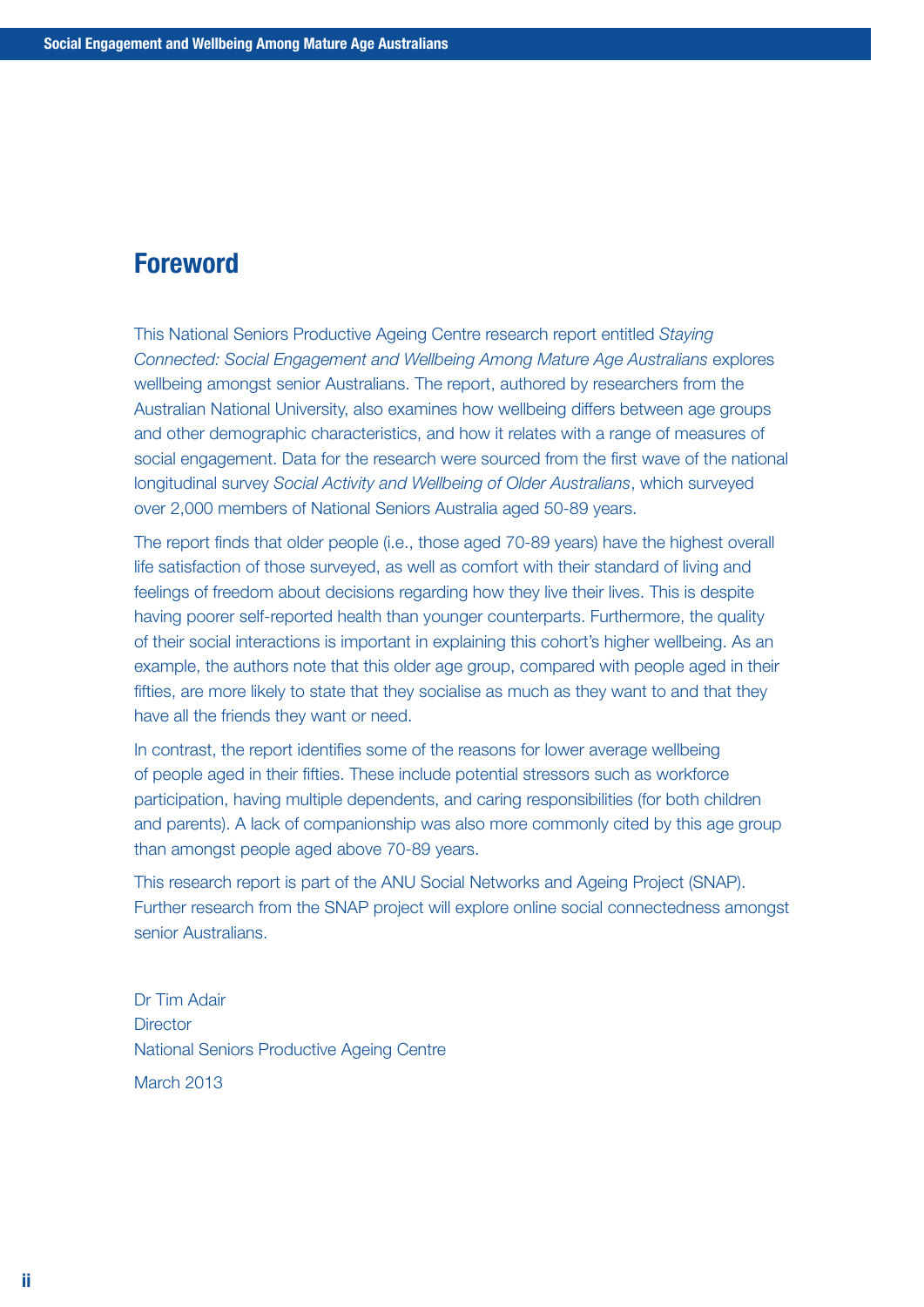### Acknowledgements

National Seniors Australia and the National Seniors Productive Ageing Centre gratefully acknowledge the financial and other support provided by the Australian Government to the National Seniors Productive Ageing Centre project.

This report was written by Heather Crawford and Heather Booth and is based on the research of Heather Booth, Tim Windsor, Pilar Rioseco, Heather Crawford, Cindy Bradley, Lin Chen and Robert Ackland.

The report presents results from the 2010-11 survey, *Social Activity and Wellbeing of Older Australians*, conducted by researchers at the Australian National University (ANU) in collaboration with National Seniors Productive Ageing Centre. Additional support for the survey was provided by Academic Surveys Australia and NEC.

The survey is part of the ANU Social Networks and Ageing Project (SNAP), which is supported through an Australian Research Council Linkage grant<sup>1</sup> in partnership with National Seniors Australia.

The project team are grateful to the respondents – members of National Seniors Australia – who voluntarily gave their time in completing the survey questionnaire. We hope that the survey results will ultimately benefit seniors in Australia.

The views expressed in this report are those of the project team, and are not necessarily shared by the survey's sponsors.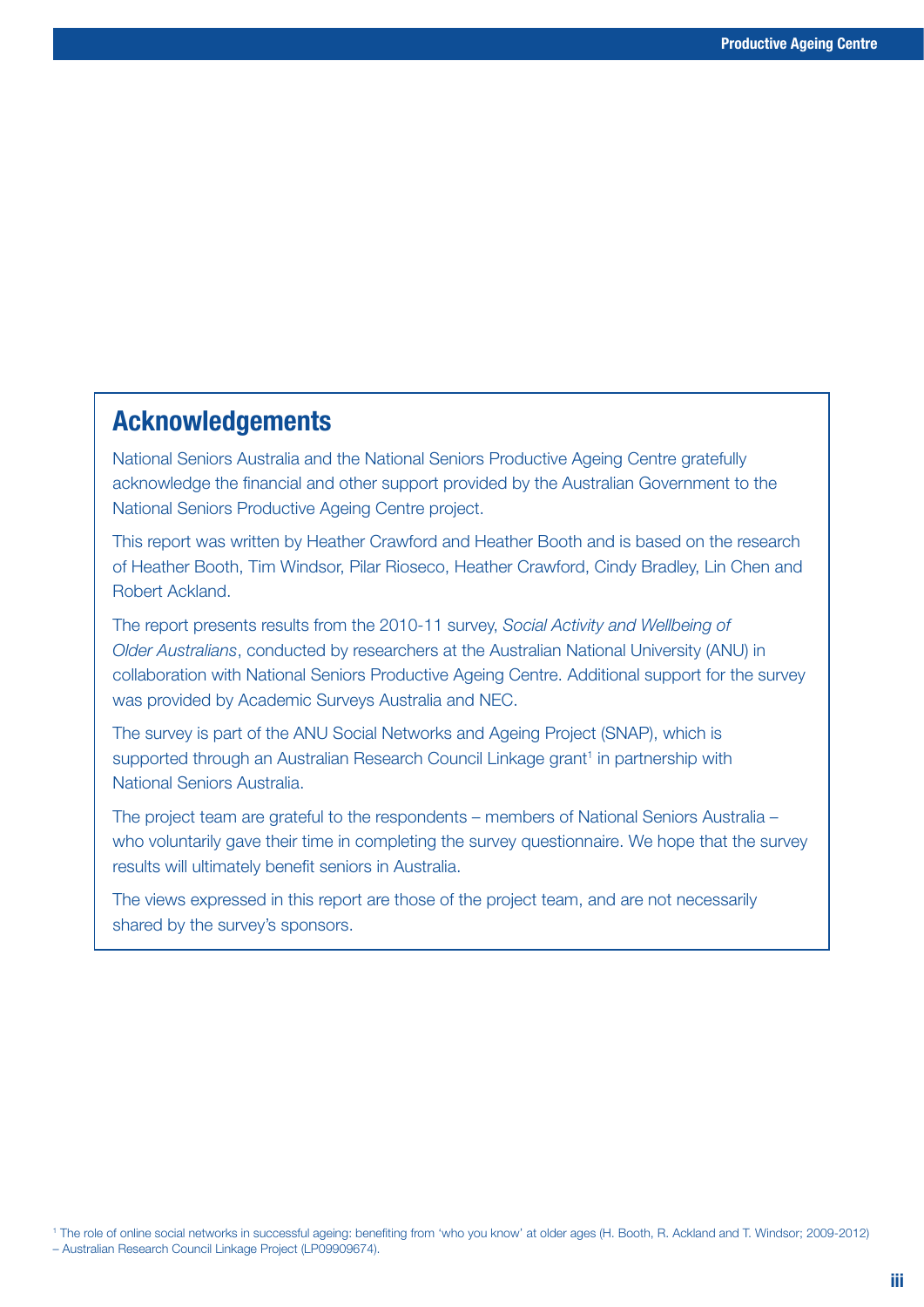## **Contents**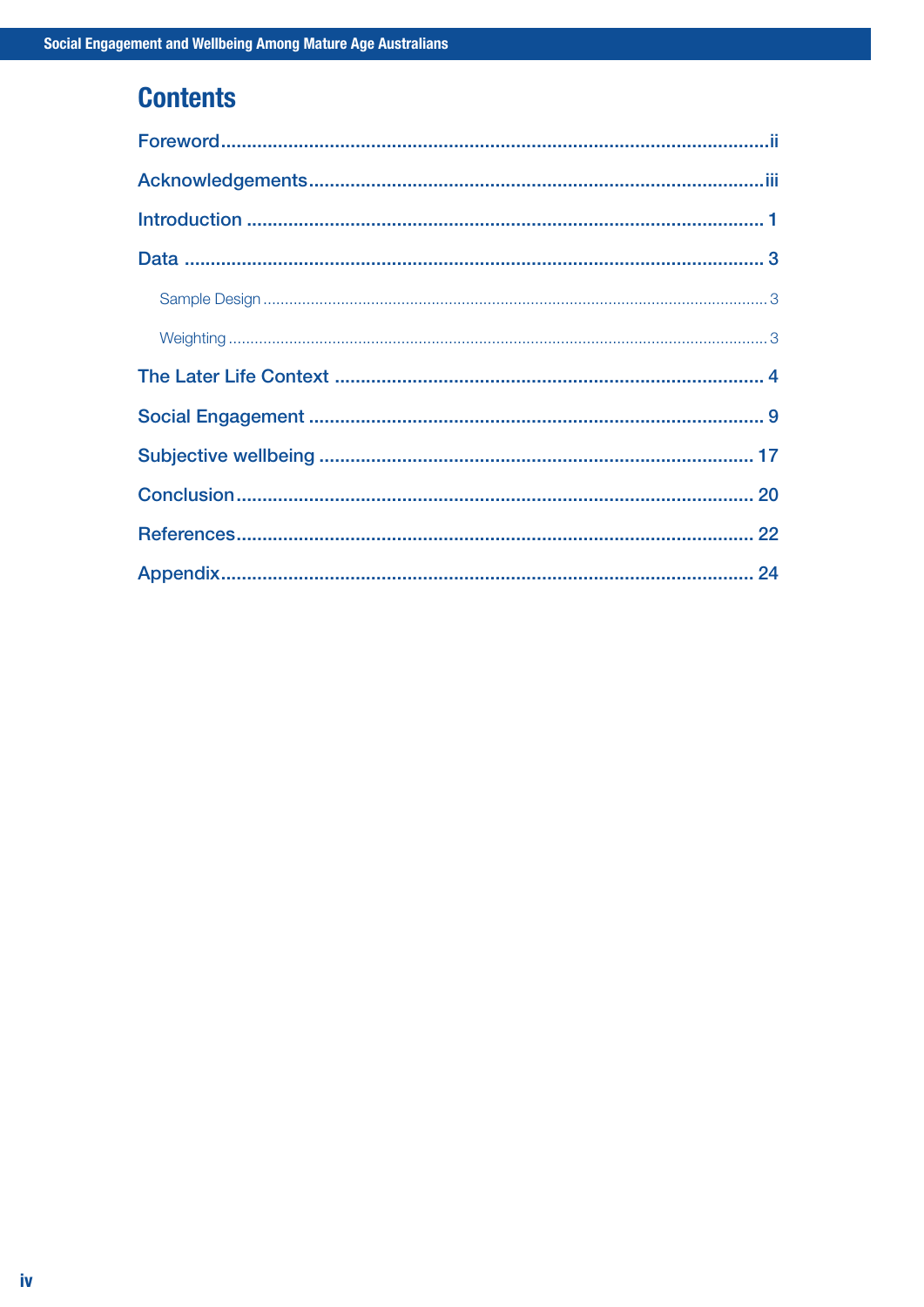# Staying Connected

## Introduction

Australia's population is ageing – the proportion of people aged 65 years and over was 14% in 2011 (Australian Bureau of Statistics, 2012) and is projected to increase to at least 23% in 2056 (Australian Bureau of Statistics, 2008). The ageing population is expected to present challenges to health, aged care and retirement income systems. In response, much policy attention is focused on alleviating these pressures through preventive health initiatives, increasing productivity and removing barriers to workforce participation for mature age Australians (Australian Government, 2010; Cubit & Meyer, 2011; Productivity Commission, 2011; Australian Human Rights Commission, 2012).

Another perspective on the ageing population focuses on the wellbeing of seniors. Subjective measures of wellbeing have become increasingly important as studies have found that many people assess themselves to be ageing more successfully than objective measures of health and physical functioning would suggest (Strawbridge, Wallhagen & Cohen, 2002). Social engagement and social support are widely regarded as being found to be important determinants of health (House, Landis, & Umberson, 1988; Berkman, Glass, Brissettec, & Seeman, 2000) and participation in social activities is also found to be important to health and wellbeing in later life (Grundy & Sloggett, 2003; Giles, Metcalf, Glonek, Luszcz, & Andrews , 2004; Giles, Glonek, Luszcz, & Andrews, 2005; Windsor & Anstey, 2010; Adams, Leibbrandt, & Moon, 2011).

Productive Ageing Centre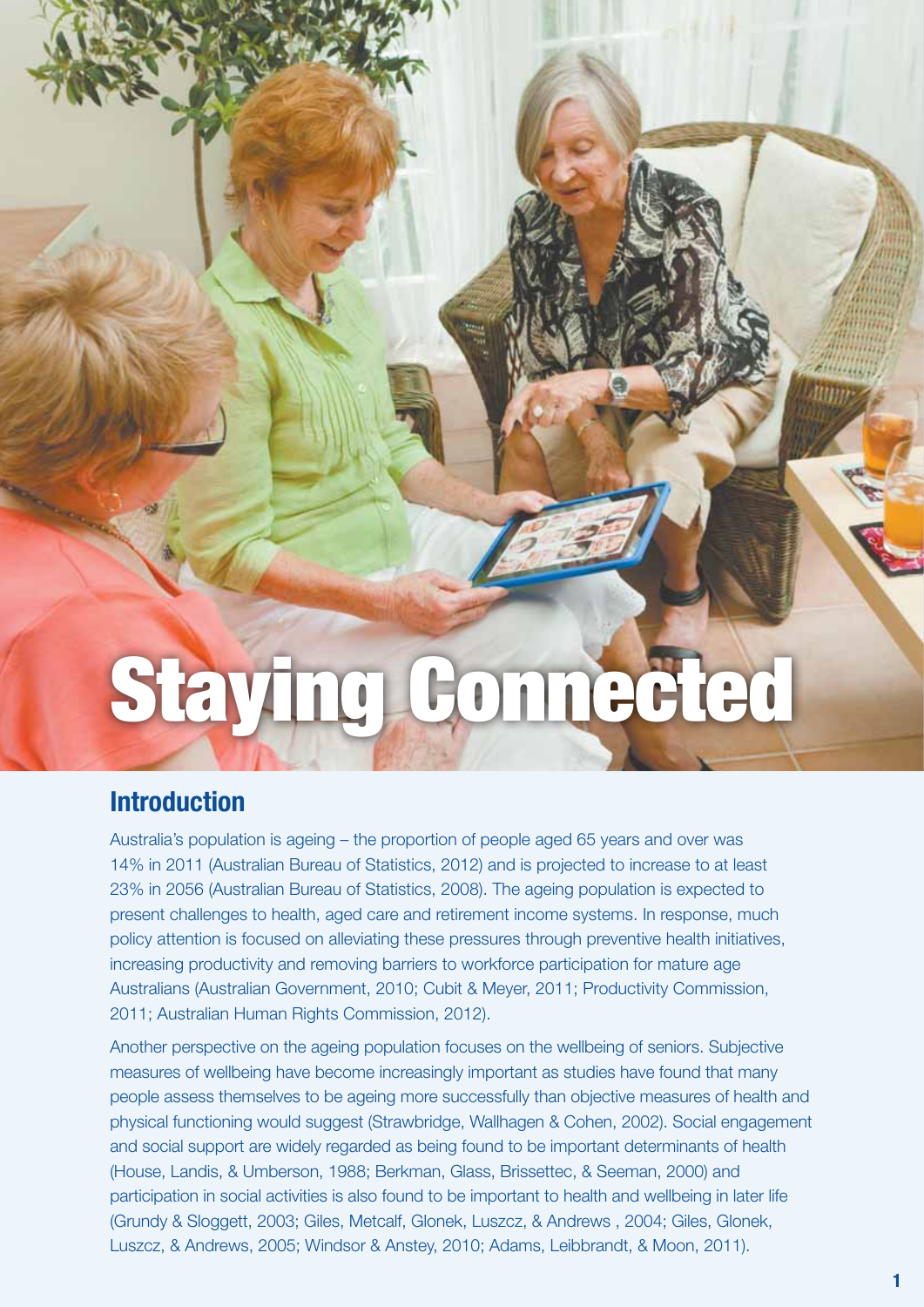This report addresses the social engagement and wellbeing of mature age Australians. The results presented here are based on data from the *Social Activity and Wellbeing of Older Australians* survey. The report describes levels and patterns of social activity and engagement with family members and with friends both in face-to-face interactions and through various media including online methods. The measures of wellbeing are subjective and include life satisfaction, level of comfort with standard of living, self-rated health and indicators of good or poor mental health and self-determination.

An improved understanding of the factors associated with senior wellbeing can help individuals make informed choices across a range of areas of their life. It can also assist governments and the health and social sectors to develop and promote programs to support positive ageing.

The report first considers the context for social engagement and wellbeing, including paid work and retirement, voluntary work, household composition and caring. Family structures and responsibilities change over the later life course, and retirement is an important milestone. However, the effect of retirement on wellbeing is not clear (Pruchno, Wilson-Genderson, Rose, & Cartwright, 2010). Participation in voluntary work, often greater after retirement, is generally beneficial for health, possibly because it offers opportunities for social engagement (Onyx & Warburton, 2003). In contrast, caring roles, especially when more intensive, tend to be associated with poorer mental and physical health (Edwards & Higgins, 2009).

To better understand how later-life transitions are related to wellbeing, this report focuses on examining differences in wellbeing among three age groups of seniors – those in their fifties, those in their sixties, and those in their seventies or eighties. Notable differences in wellbeing by sex or by other characteristics are also presented.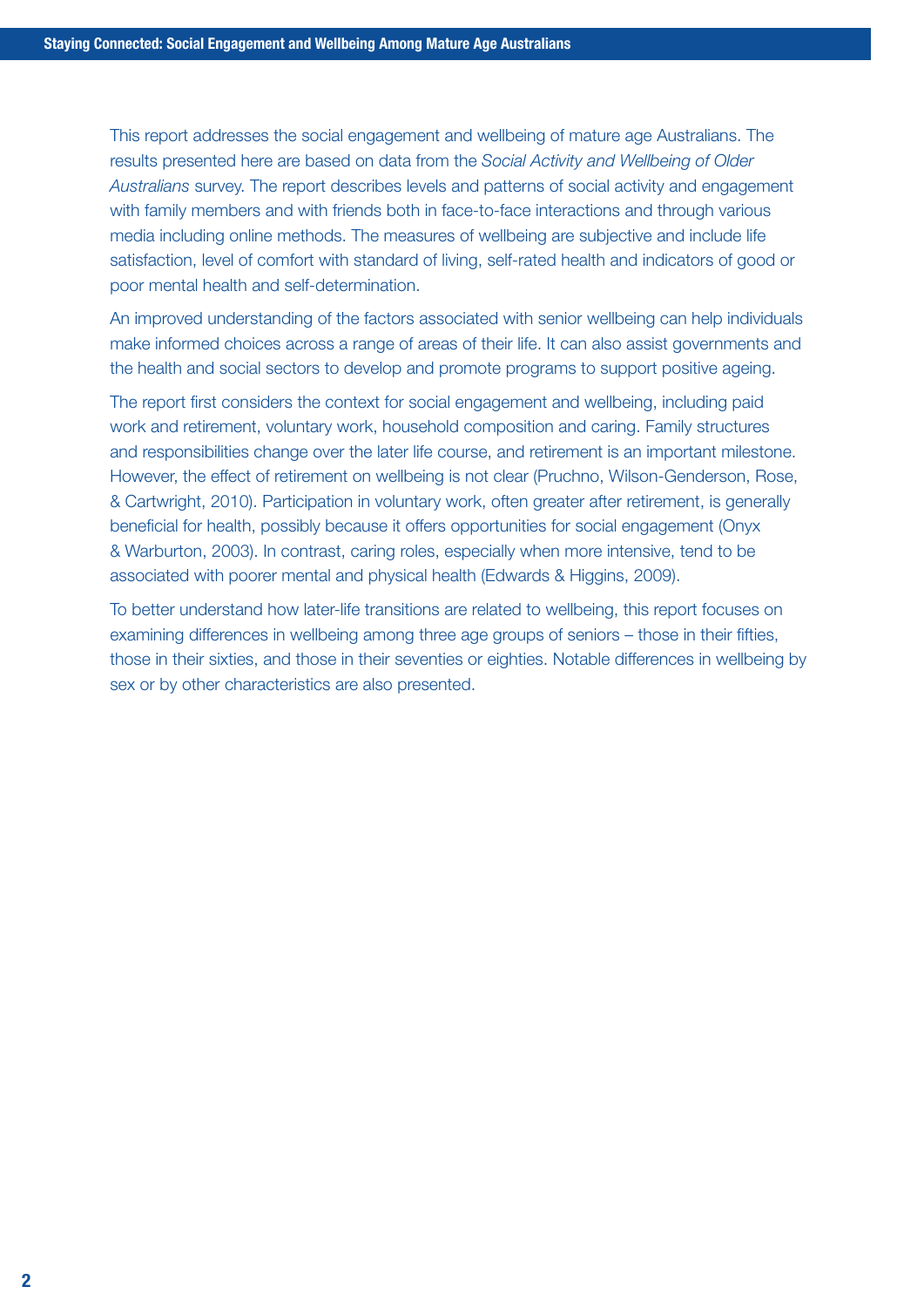## **Data**

The data on which this research is based was drawn from the national longitudinal survey *Social Activity and Wellbeing of Older Australians*. The purpose of the survey was to explore aspects of wellbeing for mature age Australians, in particular the role of social networks and social participation. Two waves of data have been collected, the first in late 2010/early 2011 and the second in March-June 2012. This report focuses on findings from the first wave of the survey.

#### Sample Design

Survey respondents were selected from the membership of National Seniors Australia (NSA). The eligible survey population comprised persons aged 50-89 years residing in all states and territories of Australia. Steps were taken to sample only one member per household. Two methods (online and postal) were used to administer the questionnaire. Stratification was by method, sex and age. A total of 10,000 members were contacted by email and invited to complete the questionnaire online, while 2,500 members were sent the postal questionnaire. Both groups were given the option of completing the questionnaire by the alternative method if they preferred. The overall response rate was 17.0% (with approximate response rates of 11.4% for the online method and 39.4% for the postal method).

#### **Weighting**

The sample size at the first wave of the survey was 2,123 respondents. For analytical purposes, the sample was weighted by sex, age group and area (Capital city, Balance of State) so that the reported results were broadly representative of the older Australian population by sex, age group and area.

Table A.1 (see Appendix) compares the proportion of respondents in each sex, age and area category with the corresponding proportions in the Estimated Resident Population in June 2010 (Australian Bureau of Statistics, 2010). The age-sex distribution after weighting appears in Table A.1 in parentheses. A major difference in the two distributions is sample under-representation of people aged 50-54 years and 80 years and over, and of males in Balance of State. There is also sample over-representation of people aged 60-69 years and females in Capital cities.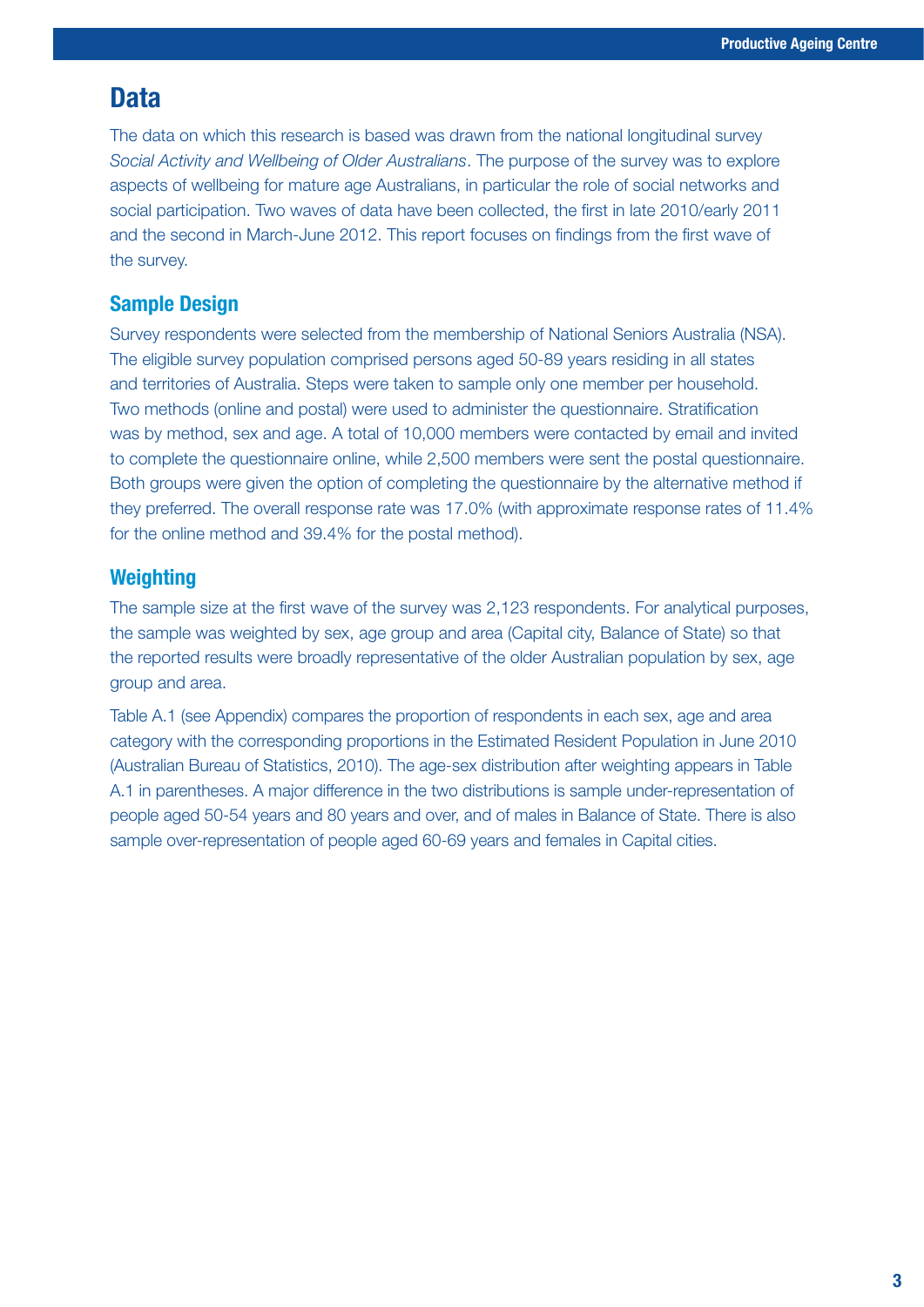## The Later Life Context

Ageing involves multiple life course transitions, including changing household composition as children leave home and as family deaths occur; retiring from paid work; becoming a grandparent; relocating for lifestyle or own care reasons; and for some, taking on the role of caring for elderly parents or a spouse. Such transitions can affect wellbeing in different ways (Glaser, Price et al., 2009) and are therefore an important part of the context in which to consider individual ageing and wellbeing. This section describes the characteristics of the sample, including marital status, relationship status and household composition, education, work status and retirement, voluntary work participation and informal caring.

#### Marital status

Two thirds (66%) of respondents were married: 52% were in their first marriage and 14% were in a second or subsequent marriage. Fifteen per cent were separated or divorced, 12% were widowed, and 8% had never married.

These proportions differed across age groups (Figure 1) mainly as a result of widowhood. The proportion of respondents who were widowed increased from 3% among those aged 50-59, to 9% among those aged 60-69 and 29% among those aged 70 and over. The proportion of respondents who were married to their first spouse declined with age, but 44% of the oldest age group were still in this situation.

Among those in their fifties or sixties, about 16% were separated or divorced, compared with 10% among those aged 70 and over. The proportion who had never married was highest in the youngest age group: 11% of respondents aged 50-59 had never married, compared with 6% of those aged 60-69 and 5% for those aged 70 and over.



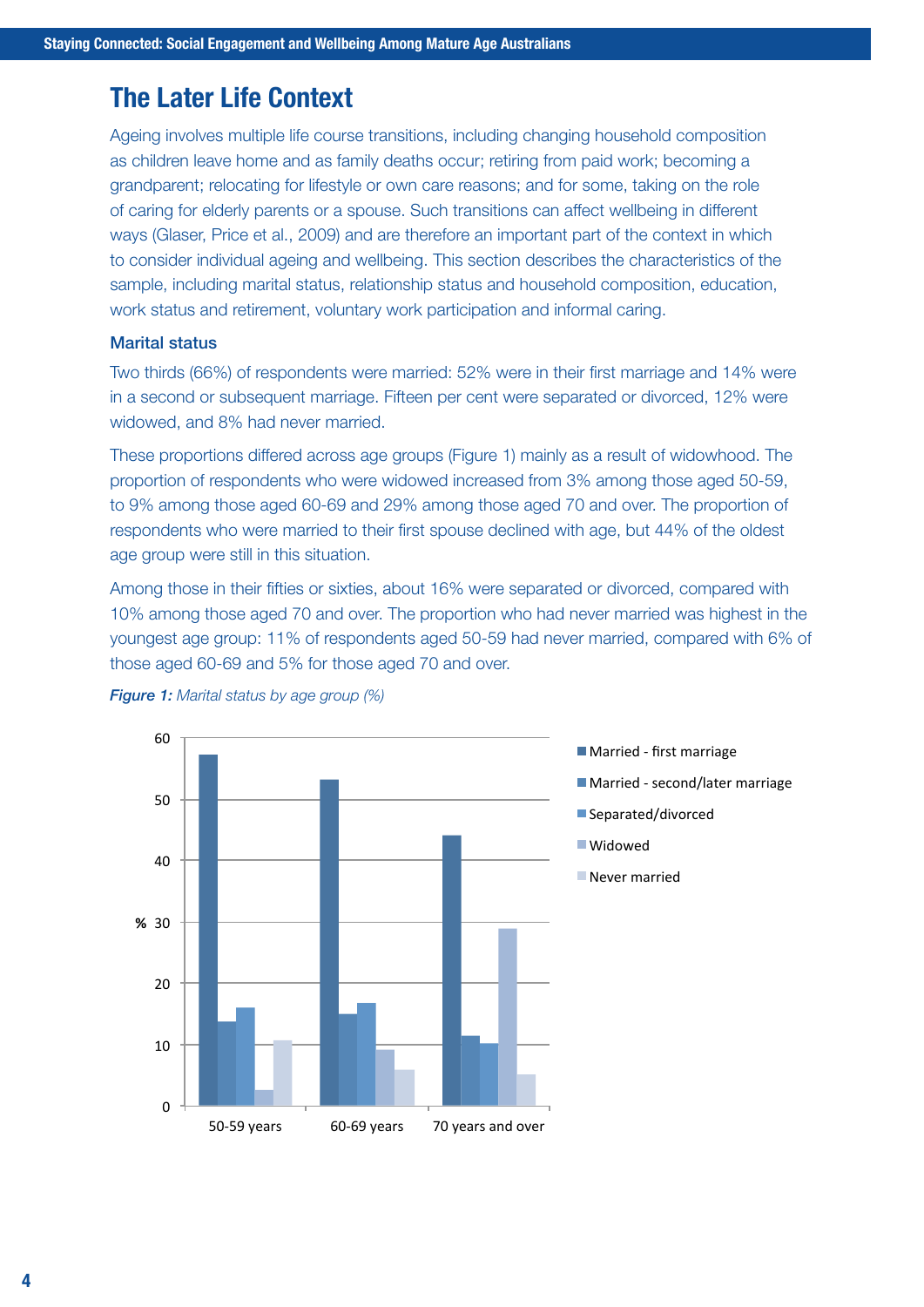#### Relationship status

Relationship status encompasses a broader definition than marital status. In addition to the 66% who were married (and living with their spouse), 5% were living with a de facto partner and 4% were in a relationship but not living together. Thus, 75% of respondents were in a relationship. Of the remaining 25%, 20% reported that they were *not in a relationship, and that's fine*, and 5% reported that they *were not in a relationship, and would like to be*.

Figure 2 shows relationship status by age group. In line with changes in partnering behaviour in the post-war period, the proportion living with a de facto partner was largest among those aged 50-59 (7%) and smallest among those aged 70 and over (3%). Similarly, those in a relationship but not living together comprised 6% of those aged 50-59 but only 2% of those aged 70 and over.

The proportion of respondents who were not in a relationship increased with age, from 16% among those aged 50-59 to 39% among those aged 70 and over. The proportion of respondents who reported they were *not in a relationship, and that's fine* also increased with age, from 10% among those in their fifties, to 18% among those in their sixties and 35% among those aged 70 and over. However, among those who were not in a relationship, over a third (36%) of those in their fifties reported that they would like to be in a relationship; a much higher proportion than the corresponding 11% of those aged 70 and over.





#### Household composition

Household composition differed across age groups. The most notable difference was the elevated proportion of the oldest age group who were living alone. Almost 40% of respondents aged 70 and over were living alone, compared with 23% of those in their sixties and 16% of those in their fifties. This is in line with increasing widowhood with age.

The proportion living only with a partner (this includes spouse) was smallest among those in their fifties (47%). A quarter of this age group were living with both a partner and at least one child, indicating they were not yet 'empty-nesters'. In comparison, at age 60-69 the proportion living only with a partner was greater (57%) and the proportion living with a partner and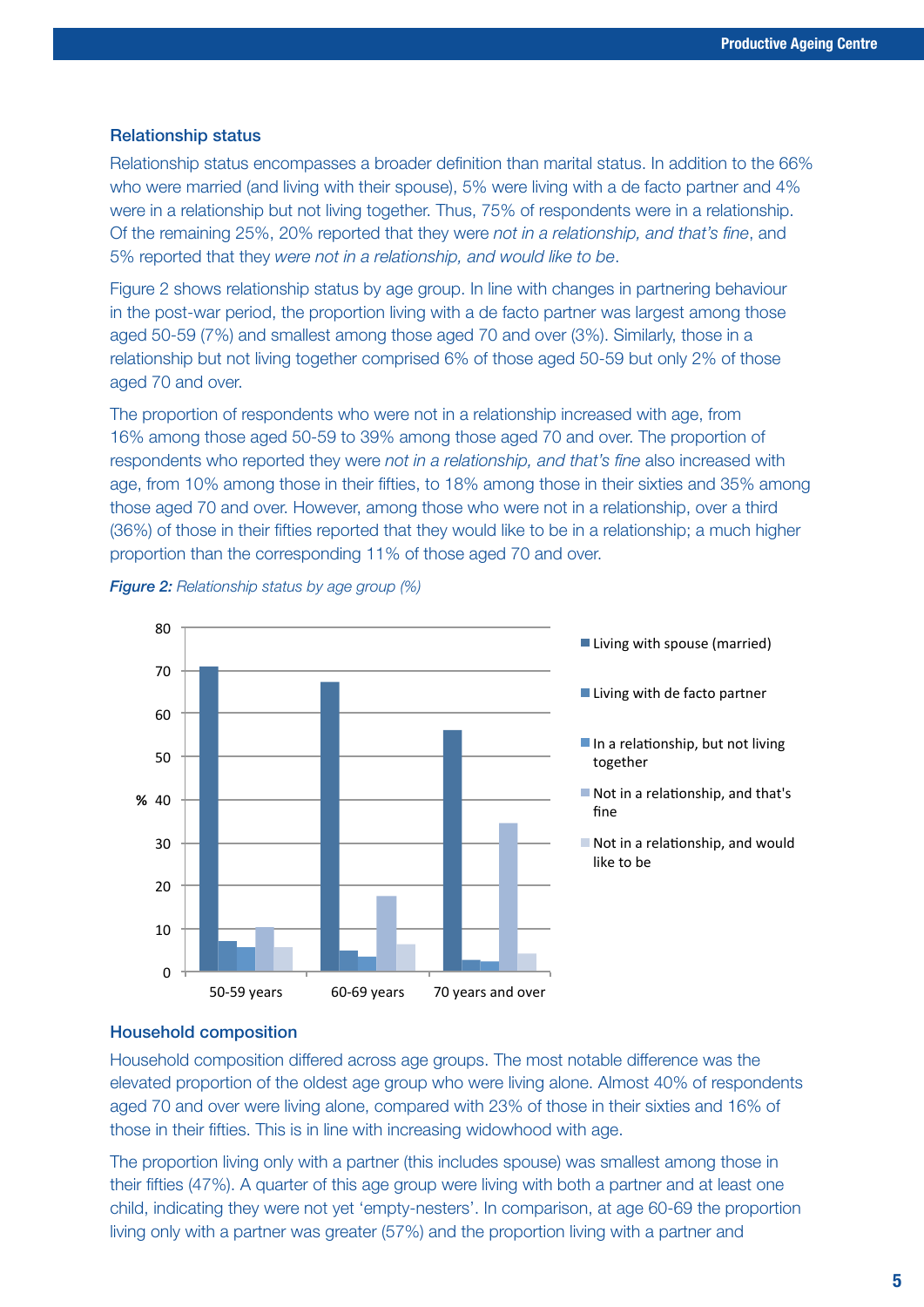child(ren), was smaller (10%), reflecting the transition to the 'empty-nest' stage of life. Among those aged 70 and over, 49% were living only with a partner, while very few (4%) were living with a partner and child(ren), and most of the remainder were living alone.

#### Education

About 50% of respondents reported having completed a certificate/diploma or university degree or higher (Figure A.1 – see Appendix). Thirty three percent of respondents have obtained a school/intermediate certificate or higher school/leaving certificate. Ten per cent of respondents had no school certificate or other qualification, and seven per cent had a trade apprenticeship. The proportion with a university degree was slightly higher among males at 29%, compared with 26% of females. Fifteen per cent of males had completed a trade apprenticeship compared with very few females. Instead, 23% of females had a school or intermediate certificate compared with 14% of males, and 16% of females had a higher school or leaving certificate compared with 11% of males.

#### Work and retirement

As expected, the proportion of respondents who were in paid employment decreased with age and the proportion who described themselves as *completely retired* increased with age.2 The majority (76%) of those aged 50-59 years were employed, comprising 48% in full-time employment, 19% in part-time employment, and 9% self-employed. Ten per cent of this age group described themselves as *completely retired*.

Among respondents aged 60-69 years, 45% described themselves as *completely retired*, while 83% of the oldest age group described themselves in this way. Thus, 55% and 17% respectively of these age groups were potentially in some way economically active in the paid labour force. Among those aged 60-69, 17% were in full-time employment, 15% were in part-time employment and 7% were self-employed. Among the oldest respondents, only 1% were in fulltime employment but 4% were in part-time employment and 3% were self-employed (Figure 3).





2 Survey respondents were asked "What is your current work status?" and could mark as many of the following categories that applied to them: In full-time paid work; in part-time paid work; completely retired; partially retired; self-employed; disabled/sick; doing unpaid work; homemaker; studying; unemployed; other. For the purposes of this report, respondents were assigned to a single category, in the following order of priority: in full-time paid work; in part-time paid work; self-employed; partially retired; completely retired; other (all remaining categories). Typically respondents reported being both in part-time paid work and partially retired, or similar combinations.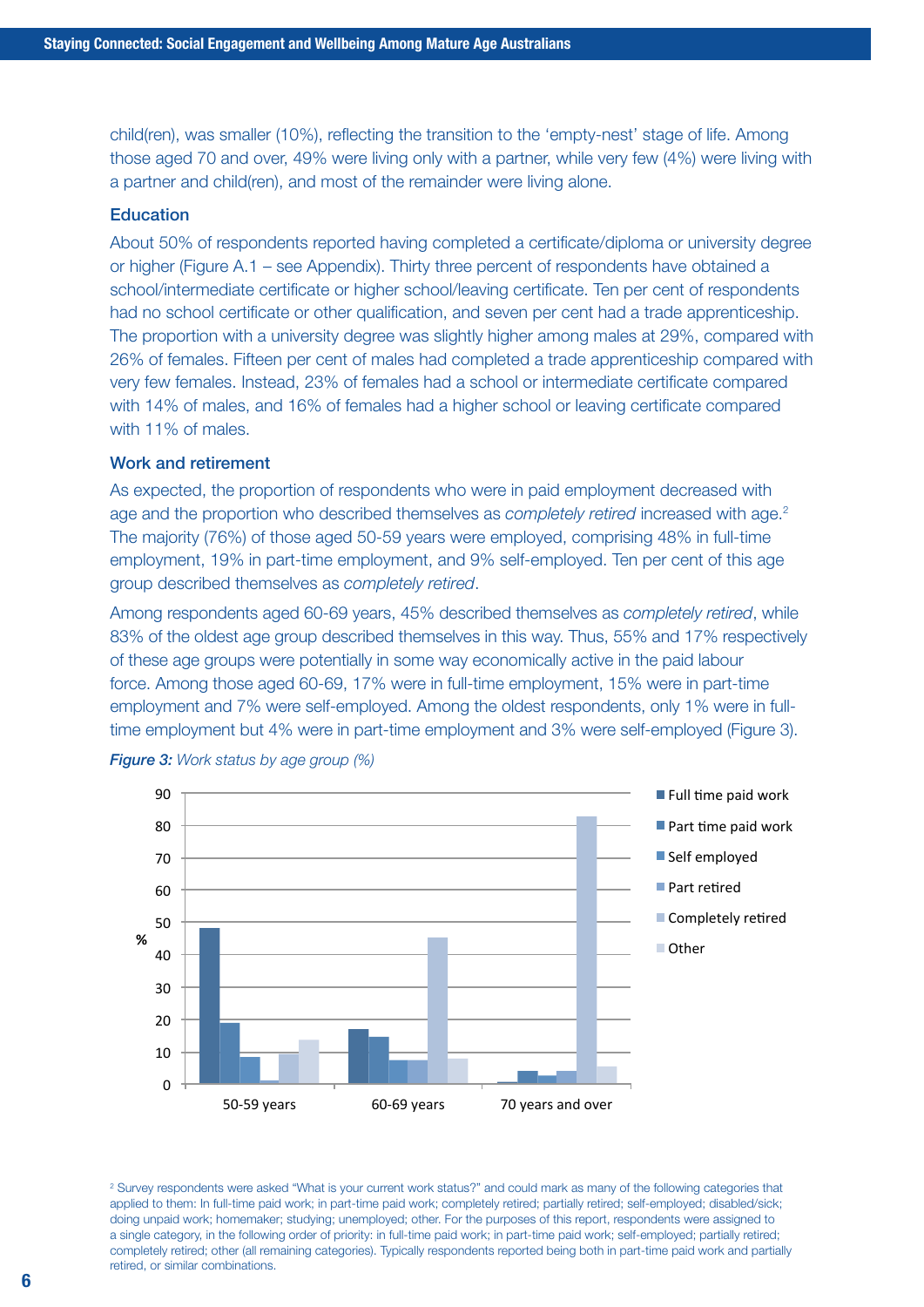Among respondents who were not employed full-time, 13% had looked for paid work in the 12 months prior to the survey. However, a much larger proportion (28%) said they would be interested in following up a suitable opportunity for casual paid work if one came up. As expected, these proportions were greater among younger respondents. The proportion who had looked for paid work in the previous 12 months (among those not employed full-time) was 24% at age 50-59, 15% at age 60-69 and 4% at age 70 and over (Figure A.2). The (perceived) availability of work is an important factor in seeking work. If a suitable opportunity for casual work came up, 46% of those aged 50-59, 30% of those aged 60-69 and 13% of those aged 70 and over, who were not employed full-time, said they would follow it up. These results are consistent with other research findings that there is a substantial pool of underutilised labour among mature age Australians, at least among those in their fifties and sixties (Australian Human Rights Commission, 2012).

#### Voluntary work

The proportion of respondents who had participated in voluntary work in the 12 months prior to the survey was 43%. Respondents in the age groups 60-69 or 70 and over were more likely to have participated in voluntary work than those aged 50-59; close to half of the older age groups had done voluntary work in the previous 12 months, compared with a third of the youngest age group (Figure A.3).

Among respondents who had participated in voluntary work, the number of hours of voluntary work undertaken in the four weeks prior to the survey did not vary significantly across age groups, despite different levels of involvement in paid work. Of those who had volunteered at some time in the 12 months prior to the survey, 13% had not done any hours of voluntary work in the previous four weeks, 61% had done between 1 and 20 hours, and 17% had done between 20 and 40 hours. However, there were differences across age groups in how often respondents participated in voluntary work. Those in their sixties and those aged 70 and over more commonly reported that they had participated in voluntary work at least weekly during the 12 months prior to the survey, compared with those in their fifties (Figure 4). Thus, older respondents are more likely to be engaged in voluntary work, and once engaged, invest the same amount of time but participate on a more regular basis compared to younger respondents. These age differences are consistent with the higher level of participation in full-time paid employment among younger respondents.



*Figure 4: Participated in voluntary work in 12 months prior to the survey – frequency of participation during that time, by age group (%)*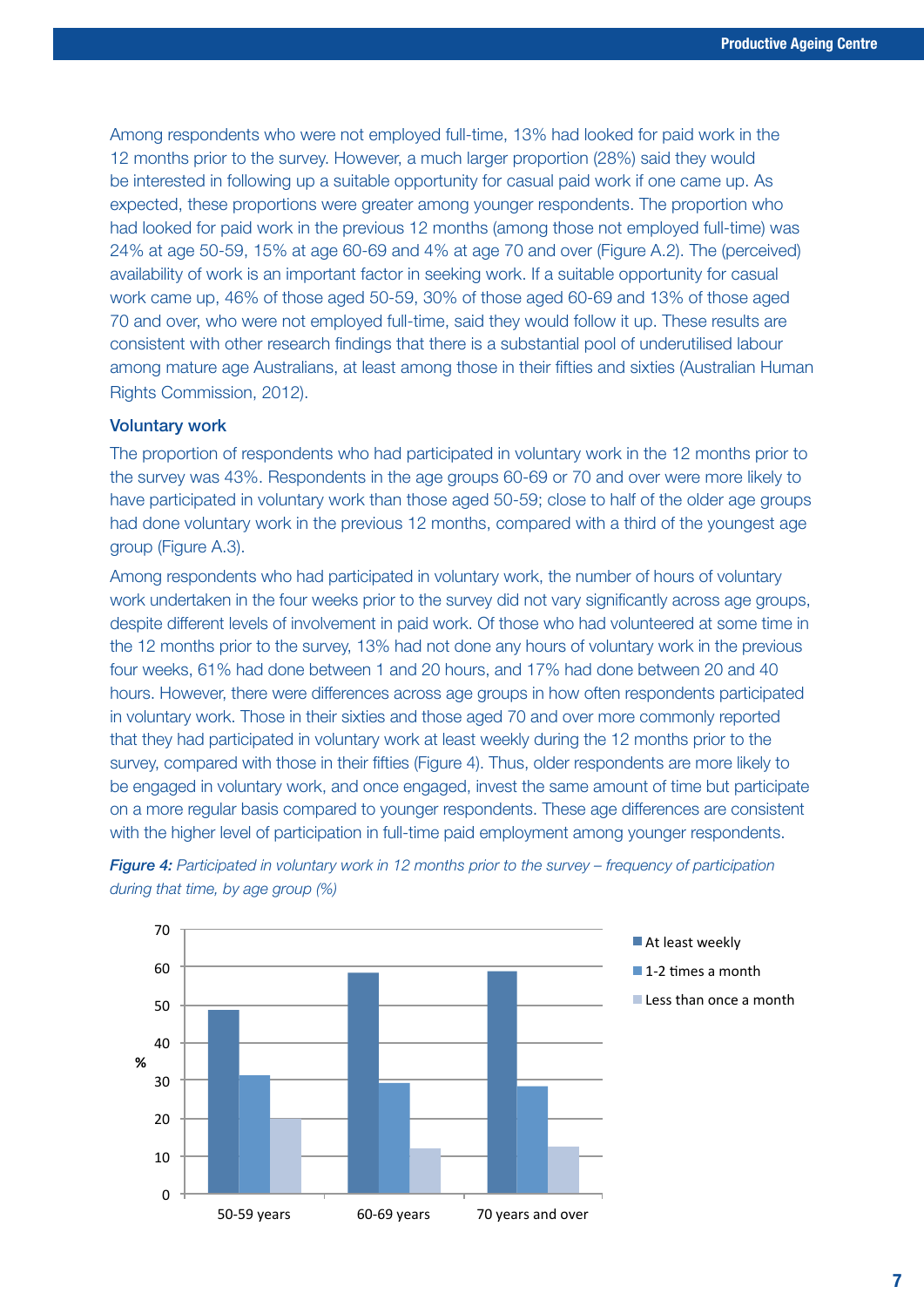#### **Caring**

Overall, 11% of respondents identified themselves as being a carer for a spouse or partner, parent, other relative, friend or neighbour. This proportion did not vary across age groups. However, the carer's relationship to the person being cared for tended to differ across age groups. Among carers who were in their fifties, 51% were providing care to parents or parentsin-law and another 26% were providing care to their spouse or partner (there were very few cases in this sample where respondents were providing care to both a parent and a partner). In contrast, 60% of carers aged 70 and over were caring for a spouse or partner. Only 3% of respondents in this age group had parents who were still living.

Figure 5 shows hours of care provided to others by age group. A relatively high proportion of respondents (24%) aged 70 and over had provided 80 hours or more of care in the previous four weeks, reflecting the large proportion caring for a spouse or partner.

Five per cent of respondents reported that they were currently receiving care and most (71%) were being cared for by their spouse or partner. The proportion receiving care was 4% for those in their fifties, 5% for those in their sixties, and 8% for those aged 70 and over.



*Figure 5: Provided care in four weeks prior to the survey – hours of care provided, by age group (%)*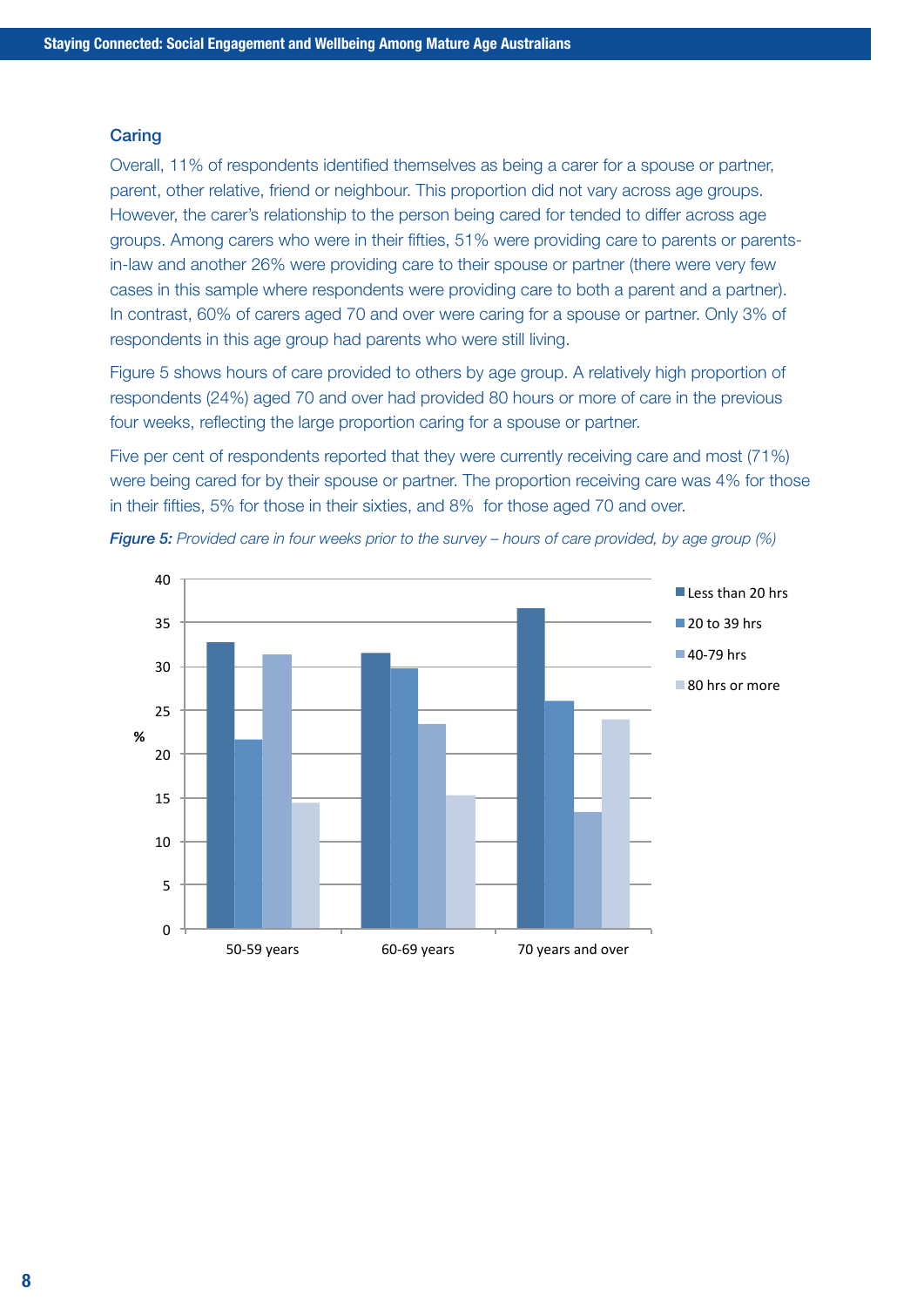## Social Engagement

Almost all respondents were socially active. Most (96%) engaged in social activities with family and friends in person. Other methods of keeping in touch (such as telephone/mobile, email and SMS) were also used. While 67% of those in their fifties felt they socialised as much as they wanted to, at older ages the proportion was even higher (76% for those in their sixties, 79% for the those aged 70 and over). A similar pattern is seen in relation to having all the friends they wanted or needed (46% for the fifties; 56% for the sixties; and 62% for those aged 70 and over). Most respondents had family or friends they could call on for support, but a small percentage reported often or always having feelings of social isolation.

#### Patterns of engagement

Most respondents had contact with ex-household adult family members or friends, or both, in the four weeks prior to the survey. A majority (67%) had spent time with both family members and friends (Figure A.4). About 14% spent time with family members only, and similarly, about 15% spent time with friends only. Only 4% of respondents had not spent any time with exhousehold adult family members or friends in the four weeks prior to the survey.

There were some differences in the patterns of respondents' social activities according to whether these were with family members or with friends. Respondents tended to spend time with friends more often than with adult family members. Of those who spent time with friends, 58% did so on four or more different occasions in the four weeks prior to the survey, compared with 44% of those who spent time with family members (Figure 6).



*Figure 6: Spent time with adult family members or with friends in the four weeks prior to the survey by number of occasions*

In contrast, respondents tended to spend more time (hours) with family members than with friends: 26% of those who spent time with family members in the four weeks prior to the survey spent 20 hours or more together, compared with 17% of those who spent time with friends (Figure A.5).

**%**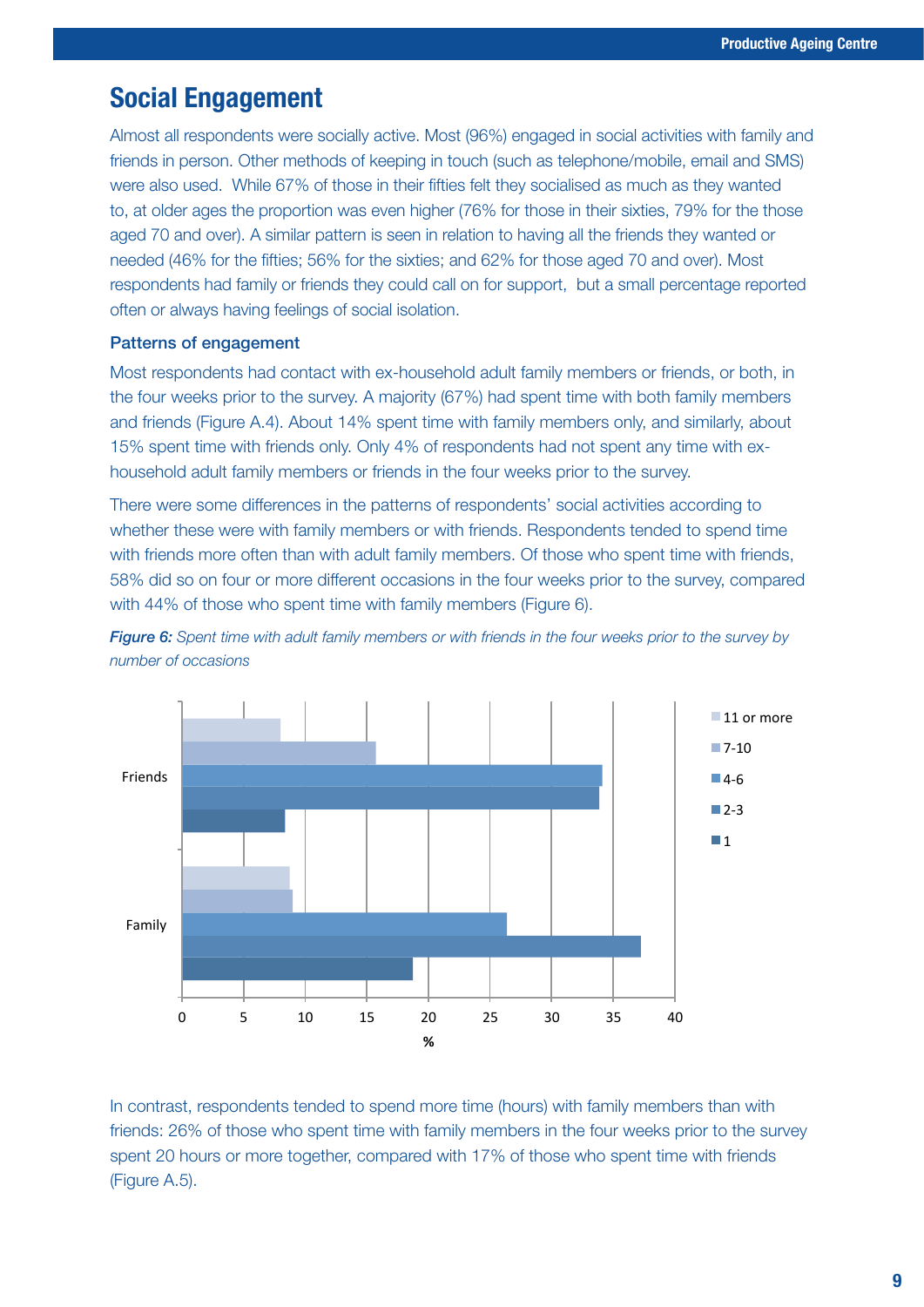Table 1 shows the percentages of respondents engaging in specific activities with family members and with friends (among those who had spent time together). These activities are ranked according to percentage engaging in the activity with family members, thereby highlighting differences in the percentage engaging in each activity with family members and with friends.

Socialising at each other's homes was a common activity with family members (60%). However, eating or drinking out was the most common activity with friends (68%). It was more common for respondents who spent time with family members to be involved with helping with daily activities or tasks (35%), than for respondents who spent time with friends (15%). In contrast, respondents who spent time with friends more commonly engaged in activities outside the home (25% vs 15%). For example, among those who spent time with friends, 17% reported going to the cinema, theatre, concert, a cultural event together, while only 10% reported this as an activity with family members.

Considering all social activities whether with family members or with friends, there was little variation across age groups in the frequency of engagement in most activities. One notable exception was going to a place of worship. Among those aged 70 and over, the proportion who had been to a place of worship (either with family or friends) was 26%, more than double that for respondents aged 50-59 (12%).

| Social activity engaged in                          | With family | With friends   |
|-----------------------------------------------------|-------------|----------------|
| Socialising at their home                           | 60          | 52             |
| Socialising at respondent's home                    | 58          | 51             |
| Eating or drinking out                              | 45          | 68             |
| Attending a family party or get-together            | 42          | 42             |
| Helping with daily activities or tasks              | 35          | 15             |
| Shopping or personal services                       | 23          | 17             |
| Respondent was staying overnight with or near them  | 20          | 8              |
| They were staying overnight with or near respondent | 20          | $\overline{7}$ |
| Outdoor activity – not at home                      | 15          | 25             |
| Indoor activity – not at home                       | 11          | 25             |
| Going to a place of worship                         | 10          | 16             |
| Cinema, theatre, concert, cultural event            | 10          | 17             |
| Going on a holiday (overnight)                      | 9           | 8              |
| Going to a show, sport or spectator event           | 8           | 10             |

*Table 1: Engagement in social activities with family members and friends (%)*

*Note: Denominators are numbers of respondents who spent time in the four weeks prior to the survey (1) with family members and (2) with friends.* 

#### Using technology to keep in touch

Most respondents kept in touch with people whom they had not seen during the four week period prior to the survey through various methods. Table 2 shows a variety of methods that respondents used to keep in touch with family members and friends. The telephone/mobile was the most popular way of keeping in touch, followed by email and SMS. The traditional mailed letter was used by greater proportions of respondents for keeping in touch with friends, whereas Skype was used by a greater proportion for keeping in touch with family members.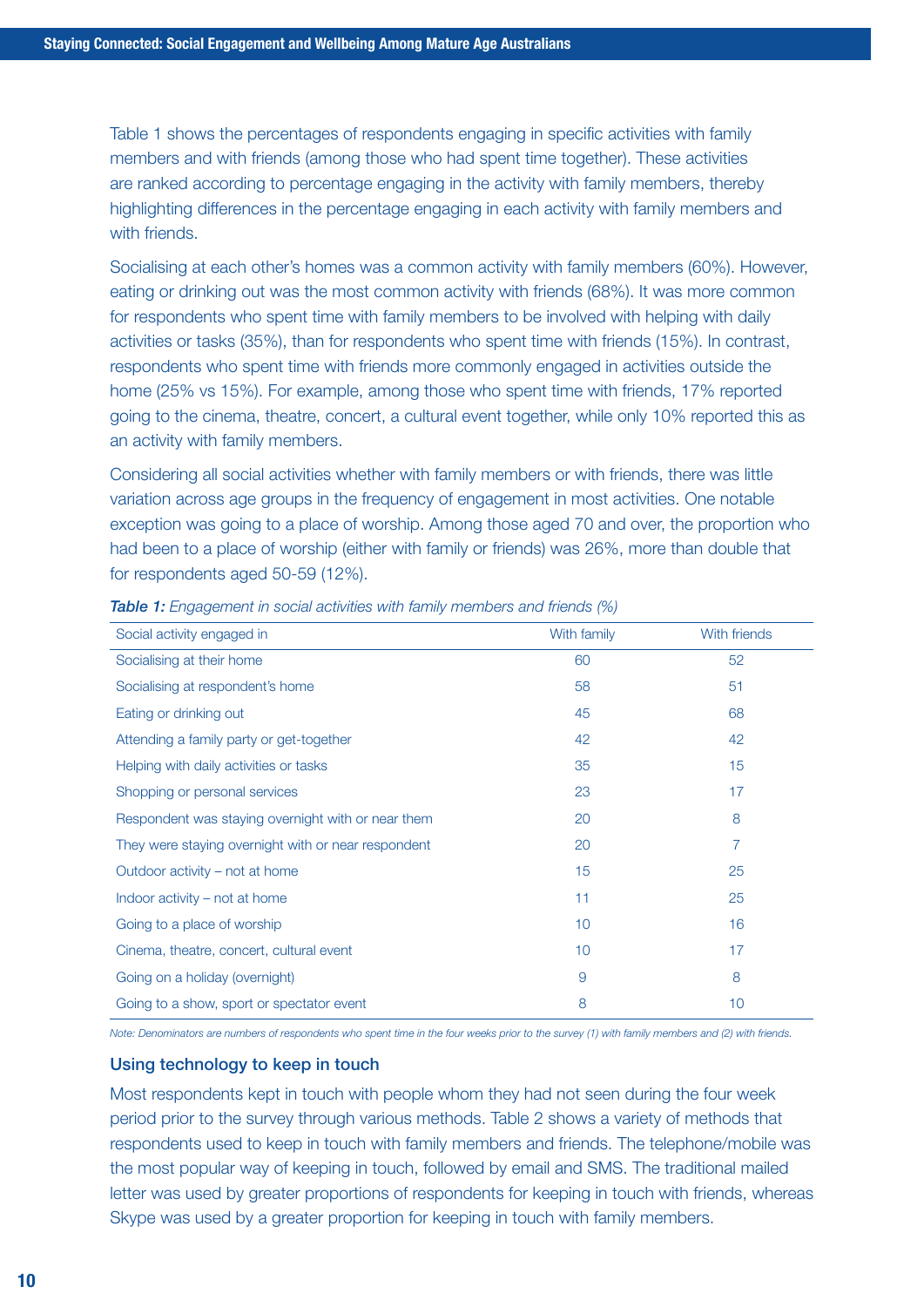*Table 2: Use of technology and other methods to keep in touch (%)*

| Contact method           | With family | With friends |
|--------------------------|-------------|--------------|
| Telephone/mobile         | 94          | 89           |
| Email                    | 64          | 71           |
| <b>SMS</b>               | 34          | 31           |
| <b>Skype</b>             | 14          | 10           |
| <b>Mailed letter</b>     | 13          | 17           |
| Online social networking | 13          | 12           |
| Instant messaging        | 5           | 3            |

*Note: Denominators are numbers of respondents who kept in touch other than in person in the four weeks prior to the survey (1) with family members and (2) with friends.* 

There were some age differences in the proportions using the newer technologies to keep in touch, whether with family members (see Figure 7) or with friends. Respondents aged 70 and over were less likely than those in the two younger age groups to use SMS or online social networking websites. However, some older respondents have embraced Skype; those in their sixties were more likely to have used Skype than those in their fifties or those aged 70 and over. Not surprisingly perhaps, the use of mailed letters was more common among older respondents; 18% of those aged 70 and over had kept in touch with family using mailed letters, and 25% with friends.





#### Lower social engagement

Not all respondents reported social engagement commensurate with levels that are generally regarded as beneficial to wellbeing. Almost one third (30%) of respondents agreed or strongly agreed that they pretty much kept to themselves and did not have a lot of social contacts, and 36% agreed or strongly agreed that there were not many people that they were close to. These proportions did not vary across age groups, but males were more likely than females to report that they pretty much kept to themselves and did not have a lot of social contacts (35% vs 25%) and that there were not many people that they were close to (42% vs 31%) (Figures A.6 and A.7).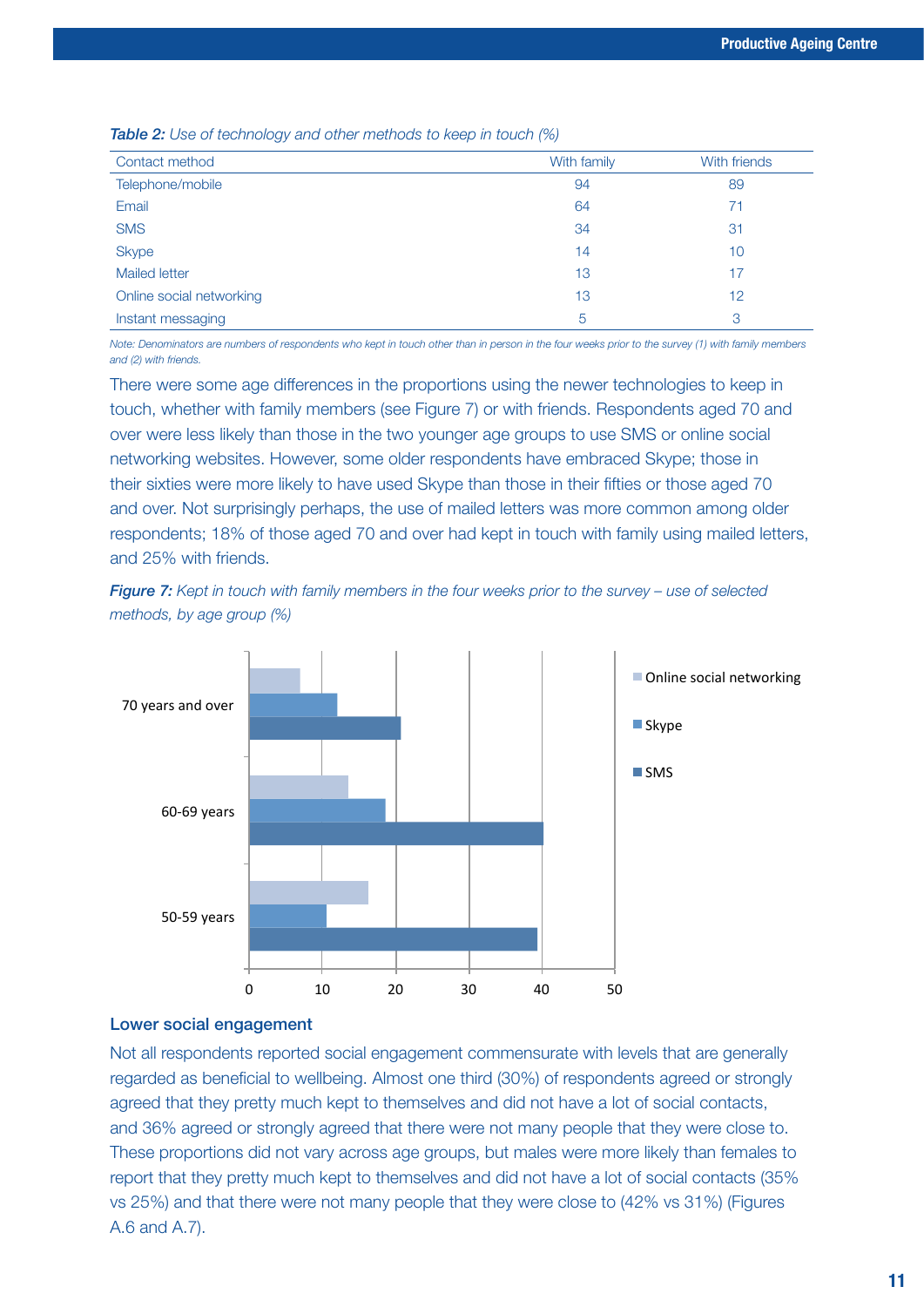#### Satisfaction with social activities and interactions

Almost three-quarters (73%) of respondents agreed or strongly agreed that they socialised as much as they wanted to. This proportion increased with age (Figure A.8). This may be related to decreasing participation in paid employment and changing family responsibilities with increasing age.

Compared with the high proportion socialising as much as they wanted to, a somewhat smaller proportion (54%) agreed or strongly agreed that they had all the friends they wanted or needed, suggesting some interest in expanding their social networks. Indeed, a substantial minority (18%) disagreed or strongly disagreed that they had all the friends they wanted. The proportion agreeing that they had all the friends they wanted increased for each age group (Figure 8).



*Figure 8: Proportion (%) of respondents indicating that they had all the friends they wanted or needed by age group*

Respondents rated the quality of their relationships highly. Most respondents (94%) agreed or strongly agreed that "people are generally pretty friendly towards me", and this proportion did not vary across age groups (Figure A.9). When focusing on people they interacted with, 88% agreed or strongly agreed that "I really like the people I interact with", and 84% agreed or strongly agreed with the stronger statement that "I consider the people I regularly interact with to be my friends".

Again, there were marked differences across age groups. Compared with the two older age groups, fewer respondents in their fifties reported that they really like the people they interact with (82% for the fifties; 90% for the sixties; and 92% for those aged 70 and over). This may be due to greater involvement in paid work, where they have less choice about whom they interact with. More respondents aged 70 and over reported that they considered the people they regularly interacted with to be their friends (78% for the fifties; 84% for the sixties; and 92% for the 70 and over).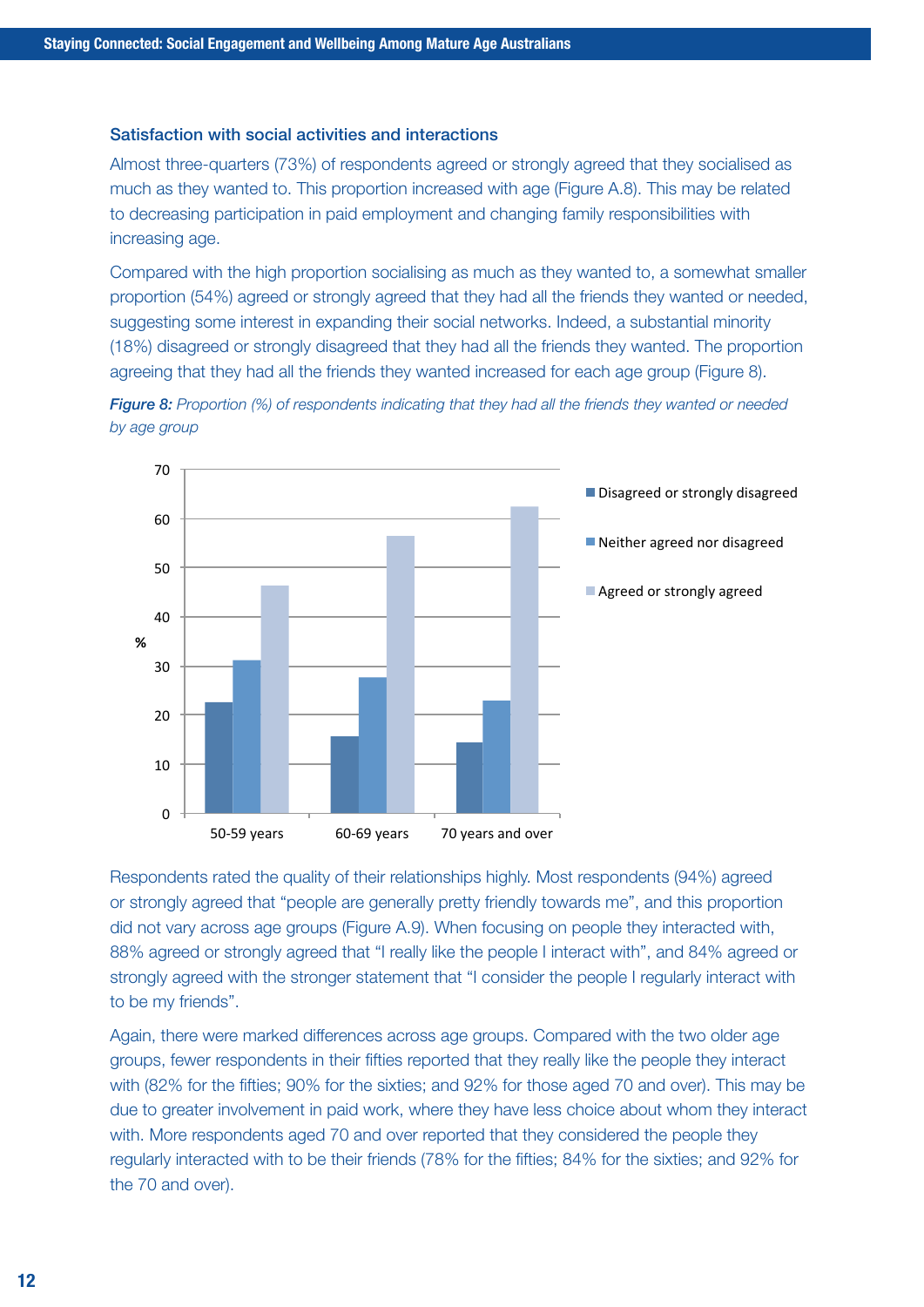#### Barriers to social engagement with family members or friends

Distance was the major barrier restricting respondents' social activities outside the household. A much larger proportion of respondents reported distance as a barrier at least sometimes to their social activities with family members (66%) than with friends (44%). This reflects the importance of migration in family social dynamics.

Other barriers were reported much less frequently. The respondent's work hours and financial situation were each reported as a barrier at least sometimes by about a third of respondents. Almost 20% of respondents reported family tensions as a barrier restricting social activities with family members at least sometimes, while 15% reported the lack of a companion to accompany them as a restriction on social activities with friends at least sometimes (Table 3).

| <b>Barrier</b>                              | With family    | With friends   |
|---------------------------------------------|----------------|----------------|
| <b>Distance</b>                             | 66             | 44             |
| Respondent's work hours                     | 32             | 27             |
| Respondent's financial situation            | 29             | 30             |
| Respondent's transport difficulties         | 20             | 13             |
| <b>Family tensions</b>                      | 19             | Not applicable |
| Respondent's caring responsibilities        | 18             | 15             |
| Respondent's health or disability           | 17             | 16             |
| Lack of a companion to accompany respondent | Not applicable | 15             |

*Table 3: Barriers restricting social activities at least sometimes (%)*

Some barriers, including distance, caring responsibilities and own financial situation, were reported equally frequently by respondents in different age groups. However, the proportions reporting other barriers decreased by age, most notably for respondent's work hours. This was a barrier to social engagement with family members or with friends at least sometimes for much larger proportions of those aged 50-59 than of those aged 70 and over (Figure 9).

*Figure 9: Reported that social activities with family members or with friends were restricted at least sometimes by respondent's work hours, by age group (%)*

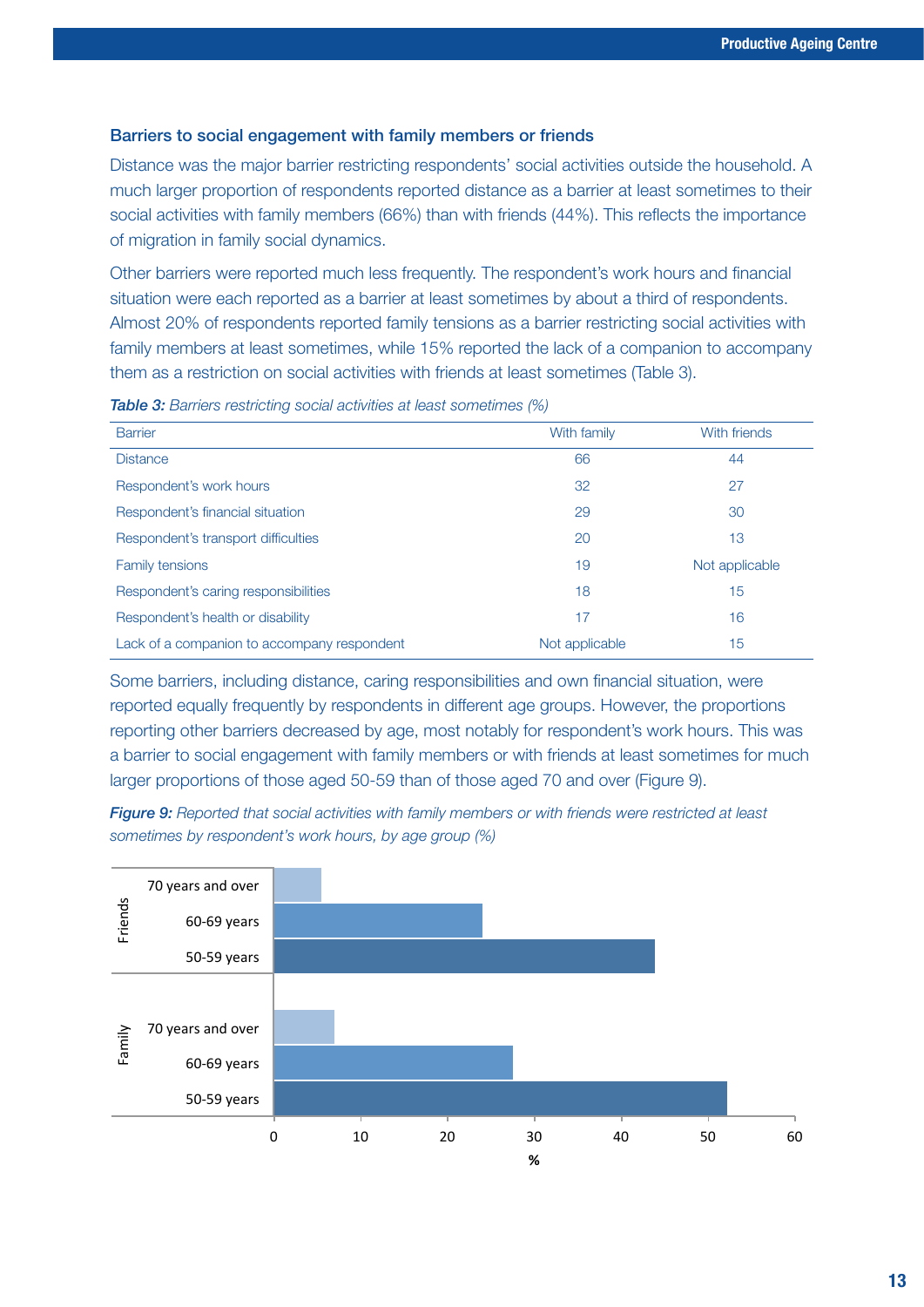Family tensions were also reported less frequently as a barrier to social engagement by older respondents. The proportion of respondents aged 70 and over who reported that their social activities with family members were restricted at least sometimes by family tensions was 11%, less than half that of respondents aged 50-59 (26%). This may be related to changing family dynamics as age advances. The proportions reporting that ex-household adult family members made too many demands on them, criticised them, or created tensions or arguments with them also decreased with increasing age (Figure 10).





In contrast, some barriers were reported by an increasing proportion of respondents as age increased. The proportion who reported that their health or disability was a barrier to social participation at least sometimes was greater among those aged 70 and over than among those aged 60-69 or 50-59. Even so, the proportion of the oldest age group reporting health or disability as a barrier to social activities with family or with friends (about 22% in each case) was smaller than the proportions reporting the barriers of distance (64% for activities with family members and 42% with friends) or financial situation (26% with family members and 31% with friends).

*Not having someone to accompany them* was also a barrier affecting a larger proportion of older respondents; 22% of those aged 70 and over felt that their social activities with friends were restricted by the lack of a companion at least sometimes, compared with 10% of those aged 50-59 years. *Transport difficulties* was reported in similar proportions; 19% of those aged 70 and over reported this as a barrier at least sometimes to social activities with friends compared with 9% of those aged 50-59 (Figure 11). More specifically, the percentage of respondents who reported driving a car in the four weeks prior to the survey was higher for those aged 50-59 (95%) compared to those aged 70 and over (85%). Transport difficulties also tended to be a more frequent barrier to social engagement with family members (20%) than with friends (13%). This is consistent with distance as a barrier and with generally greater travel times to visit family members, particularly parents or siblings, than friends (Booth & Rioseco, 2011).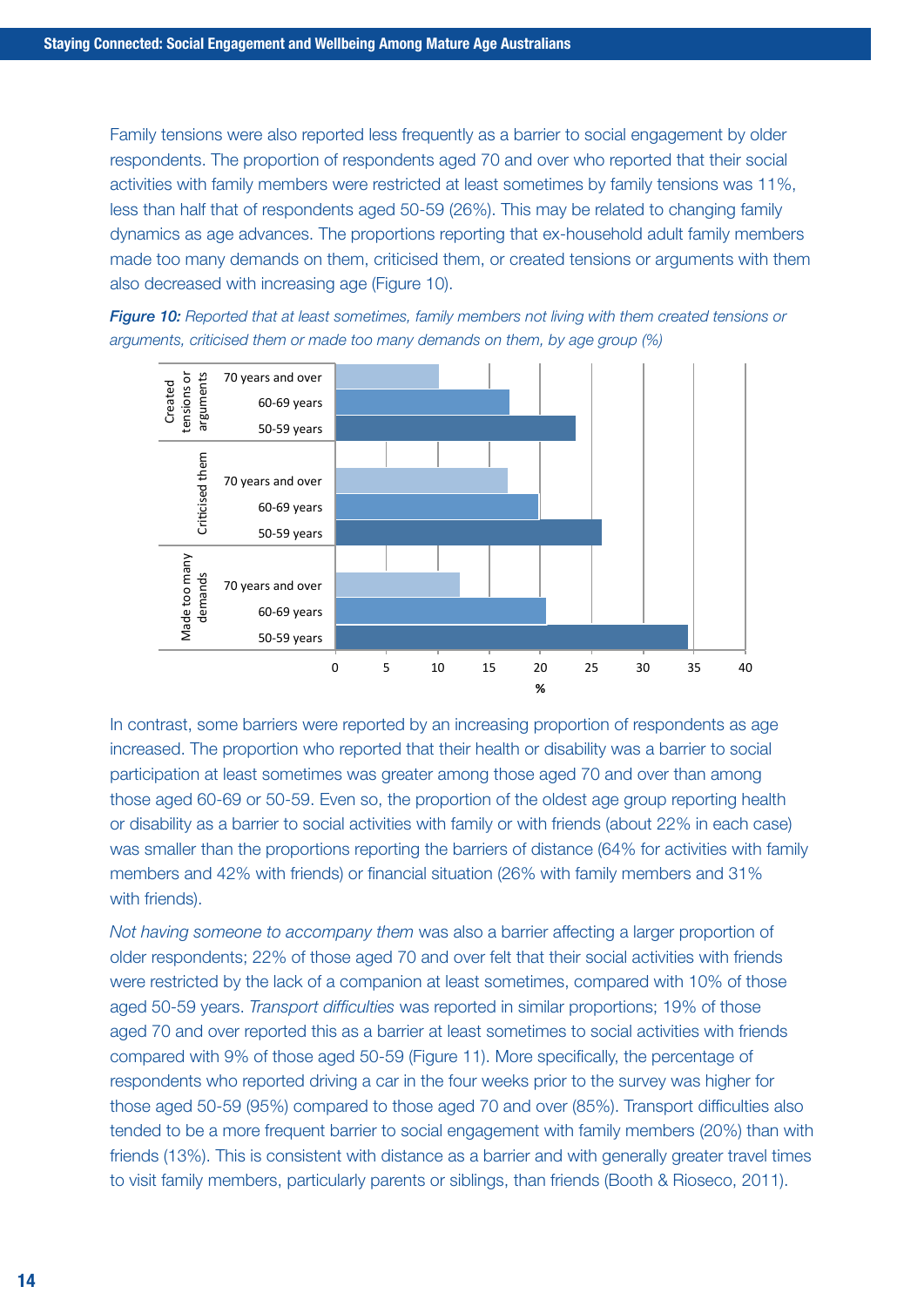*sometimes by respondent's transport difficulties, by age group (%)* 60-69 years 70 years and over





#### Social support from family and friends

The majority of respondents had received various forms of support from their social networks in the four weeks prior to the survey (Table 4). The likelihood of receiving each of the forms of support listed in Table 4 did not vary significantly by age group. Overall, there was a slight tendency for more respondents to receive support from family members than from friends.

| From Family/Friends | Type of social support               | Age group (yrs) |       |                |       |
|---------------------|--------------------------------------|-----------------|-------|----------------|-------|
|                     |                                      | 50-59           | 60-69 | 70 and<br>over | Total |
| <b>From Family</b>  | Received useful information          | 77              | 78    | 77             | 77    |
|                     | Received practical help              | 60              | 63    | 67             | 63    |
|                     | Discussed a decision of respondent's | 54              | 55    | 61             | 56    |
|                     | Confided in                          | 52              | 54    | 59             | 55    |
| <b>From Friends</b> | Received useful information          | 74              | 78    | 78             | 76    |
|                     | Received practical help              | 57              | 60    | 63             | 59    |
|                     | Discussed a decision of respondent's | 51              | 52    | 50             | 51    |
|                     | Confided in                          | 53              | 53    | 51             | 53    |

*Table 4: Types of social support received from family or friends, by age group (%)*

More generally, the vast majority of respondents felt that they could call on family members or friends for help if needed:

- 94% felt close enough to at least one *family member* (living elsewhere) to call on them for help
- • 92% felt close enough to at least one *friend* to call on them for help
- 91% felt they could turn to at least one *family member* when they had an important decision to make
- 85% felt they could turn to at least one *friend* when they had an important decision to make
- 90% felt they could talk to at least one *family* member about their private matters
- 86% felt they could talk to at least one *friend* about their private matters.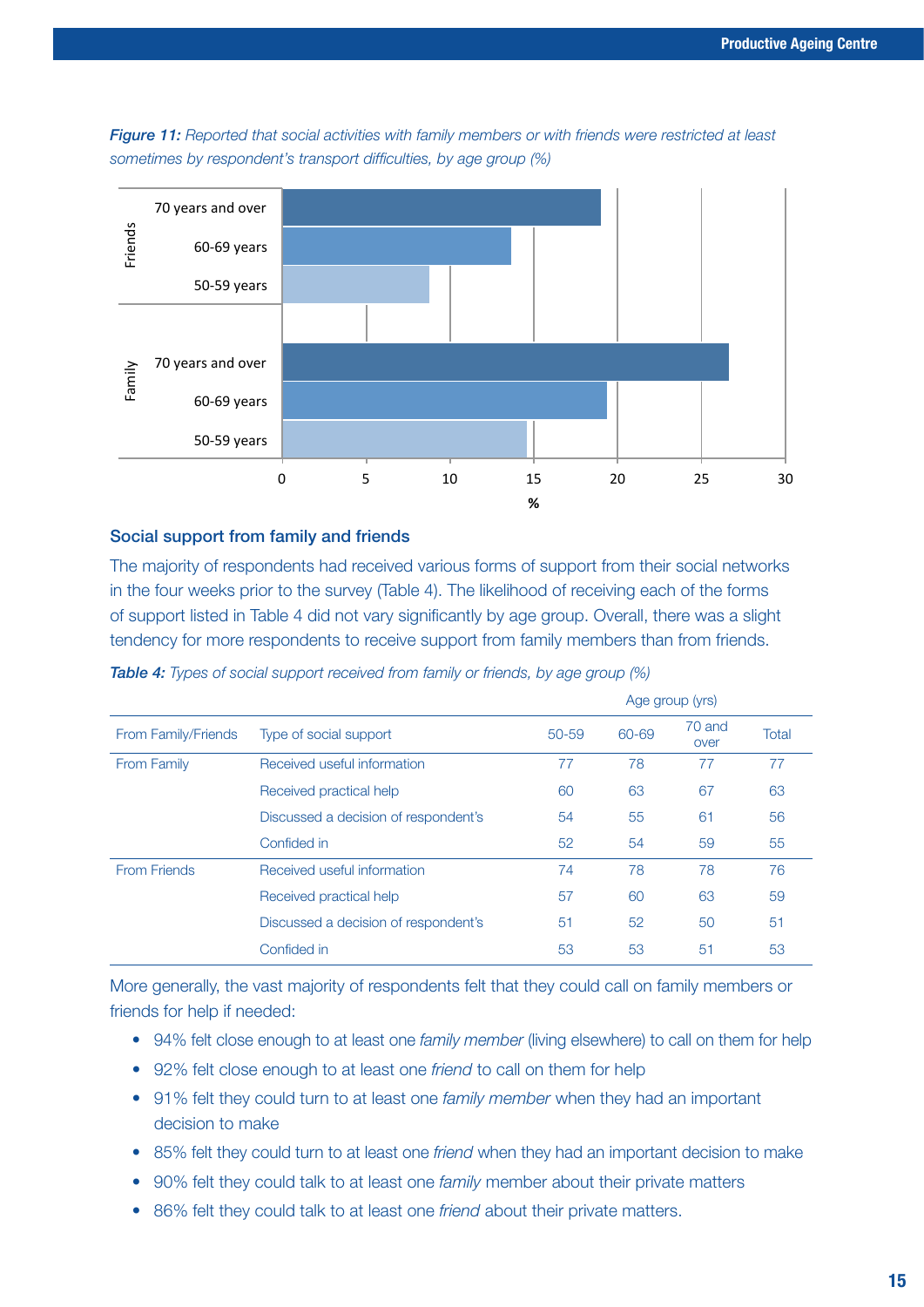#### Social isolation

Social isolation was relatively rare. Only 6% of respondents reported that they always or often felt isolated from others. This proportion decreased with age; 3% of those aged 70 years and over felt isolated from others always or often, compared with 8% of those in their fifties. Further, the majority of respondents reported that they seldom or never felt isolated from others, and this proportion increased with age from 64% of those aged 50-59 to 78% of those aged 70 and over (Figure 12). Those living alone were more likely to experience feelings of social isolation at least sometimes; about 40% of those living alone felt isolated at least sometimes, compared with 25% of those who were not living alone.





A similar pattern was found for feeling a lack of companionship. Ten per cent of respondents said they always or often felt that they lacked companionship. Those in their fifties were more likely than those aged 70 and over to report always or often feeling a lack of companionship; 12% of those aged 50-59, 10% of those aged 60-69 and 7% of those aged 70 years and over. Respondents living alone were more likely to report that they always or often felt they lacked companionship; 17% of those living alone compared with 7% of those not living alone (Figure A.10). Males living alone were more likely to report that they lacked companionship (27%) than females living alone (13%).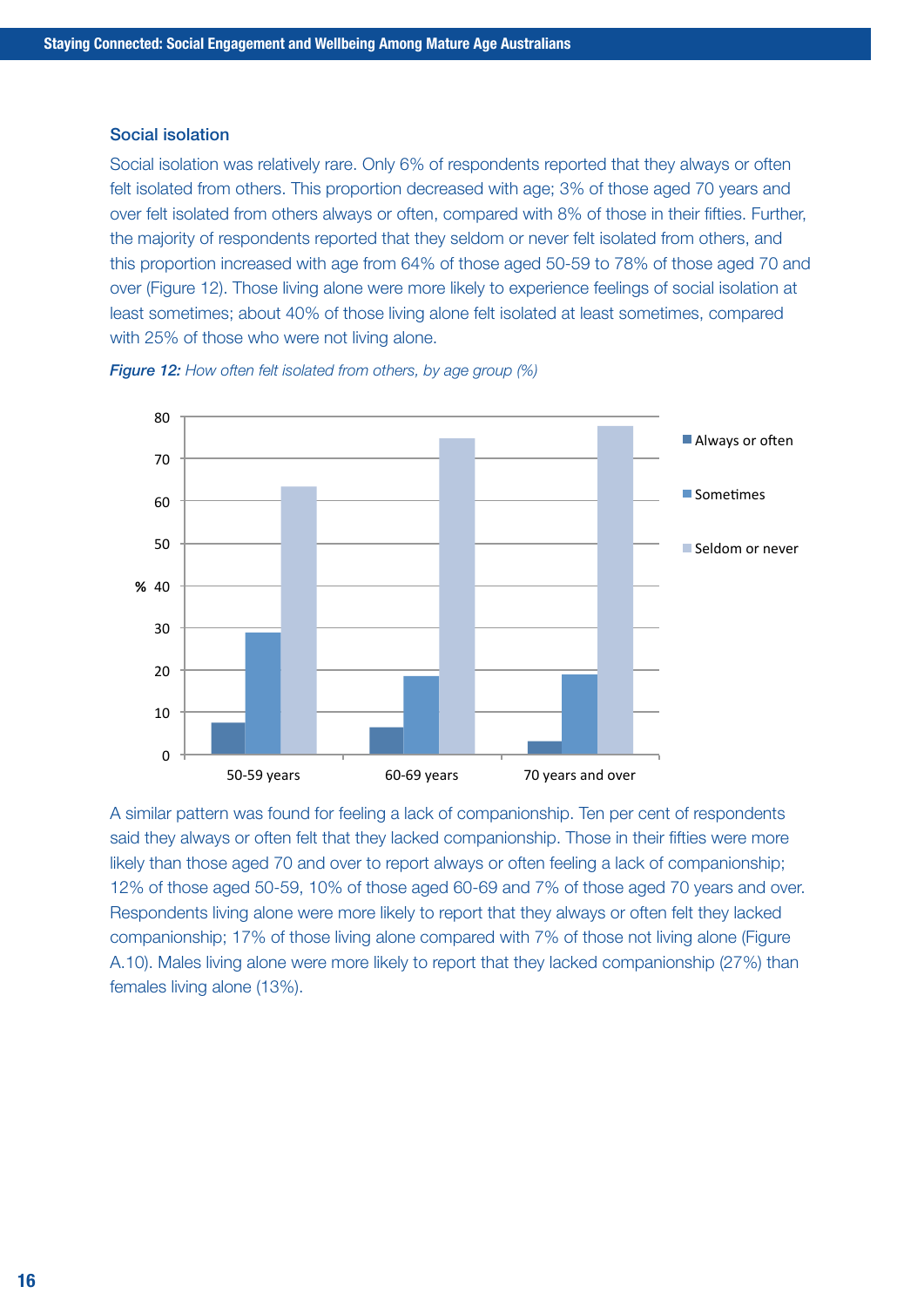## Subjective wellbeing

Most respondents had high levels of life satisfaction, were comfortable with their standard of living, reported being in good physical and mental health and felt they could be themselves and express themselves. While those aged 70 and over were less likely than those in the younger age groups to rate their health highly, they were more likely to have high levels of life satisfaction and to be comfortable with their standard of living.

#### Life satisfaction

Many respondents rated their life satisfaction highly. The scale for rating how satisfied respondents were with their lives ranged from 0 to 10, with 0 being *totally dissatisfied* and 10 being *totally satisfied*. Overall, 61% of respondents rated their life satisfaction highly (8 or higher). Just over half of those in their fifties rated their life satisfaction highly and the proportion increased with age (Figure 13).



*Figure 13: Life satisfaction by age group (%)*

#### Comfortable with standard of living

The majority of respondents agreed or strongly agreed that they were comfortable with their standard of living. Being comfortable with own standard of living increased with age; the proportion who agreed or strongly agreed that they were comfortable with their standard of living was largest for those aged 70 and over (90%) than those aged 60-69 (86%) or 50-59 (81%) (Figure A.11).

#### Self-rated health

Most respondents reported that they were in good health; 85% rated their health as good, very good or excellent. The proportion rating their health as excellent or very good decreased with age, while the proportion rating their health as good increased. Among those aged 70 and over, almost 20% rated their health as fair, compared with 12% of those in their fifties and 9% of those in their sixties. Overall, the proportion of respondents rating their health as poor was very small (2%) and is similar across age groups (Figure 14).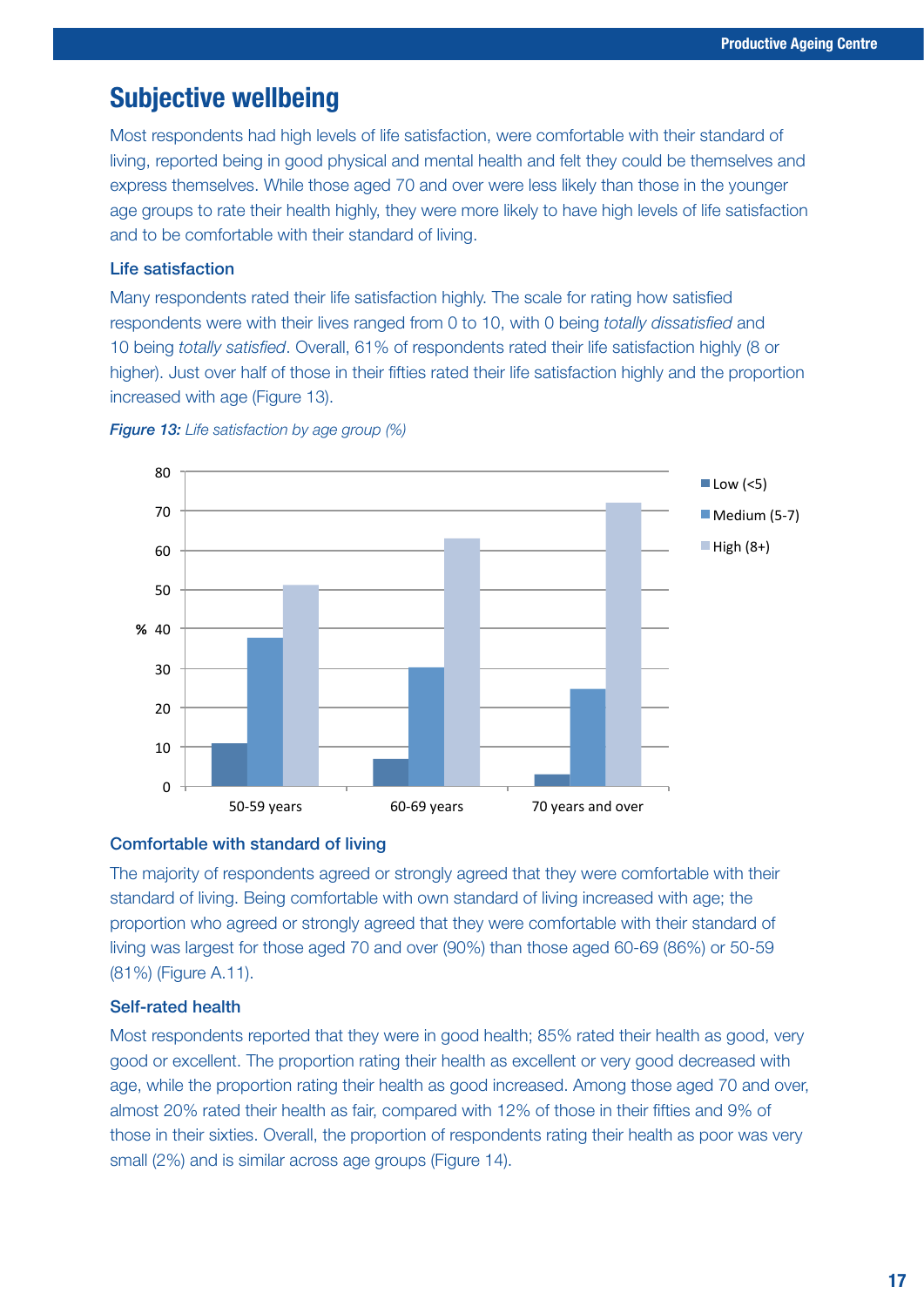



#### Mental health

Respondents were asked how much of the time in the four weeks prior to the survey they had been a very nervous person; felt so down in the dumps that nothing could cheer them up; had felt calm and peaceful; had felt downhearted and blue; and had been a happy person. These five questions comprise the Mental Health Index (MHI-5) from the 36-item Short Form Health Survey (SF-36) (see Friedman et al., 2005). In addition, respondents were asked how much of the time in the four weeks prior to the survey they had felt pressured or felt competent at what they do.

Just under half of respondents (47%) reported feeling calm and peaceful *all or most of the time*. Larger proportions reported that they had been happy *all or most of the time* (59%) and that they had felt competent at what they do *all or most of the time* (73%). These proportions were smaller among those in their fifties, compared with those in the two older age groups. At the same time, respondents in their fifties were more likely than those in the older age groups to report that, for *at least some of the time*, they felt very nervous, or that they were in a low mood, or that they felt pressured (Table 5).

|                                                                                  | Age group (yrs) |       |                |       |
|----------------------------------------------------------------------------------|-----------------|-------|----------------|-------|
|                                                                                  | $50 - 59$       | 60-69 | 70 and<br>over | Total |
| Felt calm and peaceful all or most of the time                                   | 39              | 51    | 55             | 47    |
| Had been happy all or most of the time                                           | 51              | 63    | 66             | 59    |
| Felt competent at what they do all or most of the time                           | 67              | 76    | 76             | 73    |
| Had been very nervous at least sometimes                                         | 22              | 15    | 12             | 17    |
| Felt so down in the dumps that nothing could cheer them up at<br>least sometimes | 17              | 12    | 7              | 13    |
| Felt downhearted and blue at least sometimes                                     | 26              | 17    | 14             | 20    |
| Felt pressured at least sometimes                                                | 55              | 39    | 25             | 42    |

*Table 5: How often experienced feelings indicative of good or poor mental health (%)*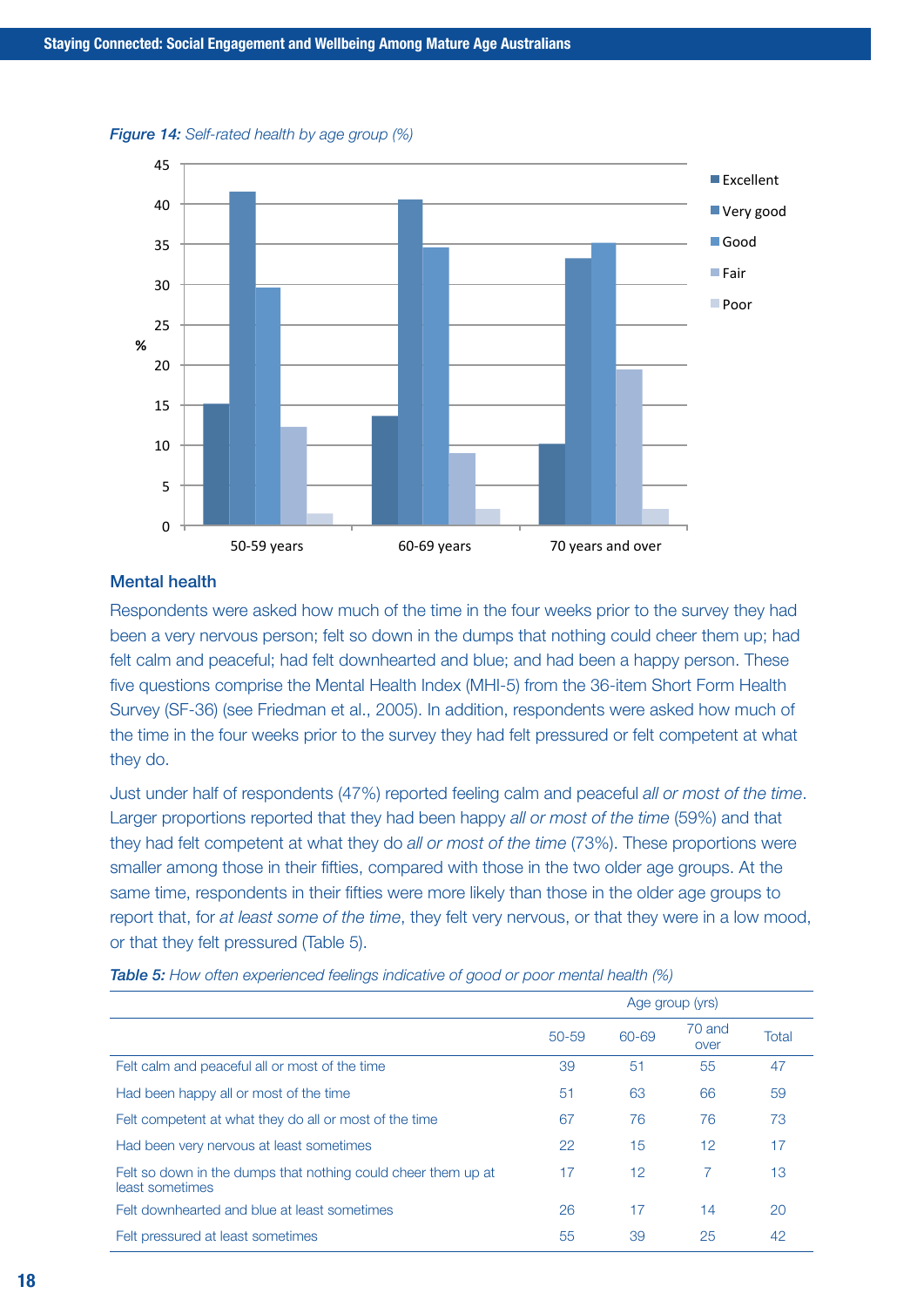#### Self determination

At least three-quarters of respondents agreed or strongly agreed that they felt free to decide how to live their lives (76%), felt free to express their opinions and ideas (85%), and felt that they could be themselves in daily situations (86%). These proportions tended to increase with age (Table 6). Those in their fifties were less likely than those in their sixties, or those aged 70 and over, to agree that they felt free to decide how to live their lives or to express their opinions and ideas. This may reflect greater work and family demands faced by those in the younger age group. Respondents aged 70 and over were more likely than those in their fifties or sixties to feel that they could be themselves in daily situations.

|                                                              | Age group (yrs) |       |                |       |
|--------------------------------------------------------------|-----------------|-------|----------------|-------|
| Agreed or strongly agreed that                               | $50 - 59$       | 60-69 | 70 and<br>over | Total |
| they felt free to decide how to live their life.             | 69              | 78    | 83             | 76    |
| they generally felt free to express their ideas and opinions | 79              | 88    | 91             | 85    |
| they could be themselves in daily situations                 | 82              | 86    | 91             | 86    |

#### *Table 6: Agreed or strongly agreed with statements about self-determination (%)*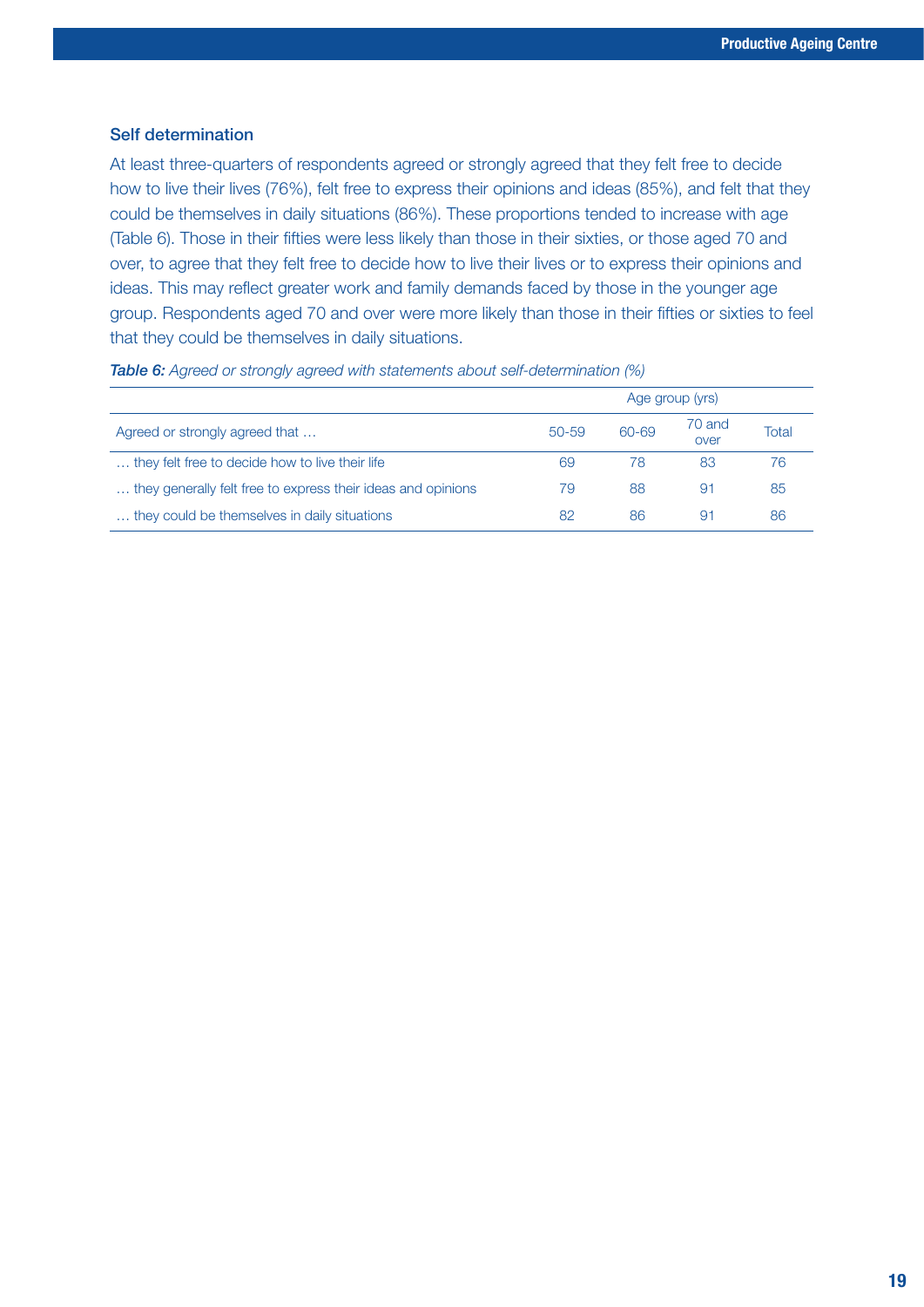## **Conclusion**

This report has highlighted considerable differences by age in the levels and patterns of social engagement of mature age Australians and in their wellbeing. The results from the *Social Activity and Wellbeing of Older Australians* survey show that respondents aged 70 and over have the highest levels of subjective wellbeing among mature age Australians. Compared with those in their fifties and sixties, larger proportions of those aged 70 and over had high levels of life satisfaction, were comfortable with their standard of living, and felt free to decide for themselves how to live their lives. Further, those in their fifties reported lower levels of mental health on all of the indicators reported.

At the same time, respondents aged 70 and over more commonly reported poorer self-rated health than those in their fifties and sixties. Thus, on average, older adults appear to attain good levels of subjective wellbeing in spite of declining health. This finding is consistent with other Australian research findings that chronic health conditions do not preclude people from ageing well (Parslow, Lewis, & Nay, 2011) and that subjective wellbeing is lower among people in midlife than in older age (Windsor & Anstey, 2010; Windsor, Burns, & Byles, 2012). The results are in line with existing research indicating that the subjective wellbeing of mature age Australians depends not so much on their health as on a range of contextual and social factors – among which social engagement plays an important role.

These age differences in wellbeing may be partly attributable to the different life contexts at different ages. While the youngest respondents were more likely to be partnered – a factor associated with greater wellbeing (Verbakel, 2012) – they were also subject, to a greater extent, to the potential stressors of workforce participation, unemployment, sharing their household with children, and caring for elderly parents. In contrast, the oldest respondents were to a large extent retired, and were engaged to a greater extent and on a more regular basis (than the youngest age group) in voluntary activity, with likely beneficial effects for their own wellbeing (Onyx & Warburton, 2003). Though older respondents were more likely to live alone, they were less likely to report feelings of social isolation, previously shown to be the stronger of these two determinants of wellbeing among older adults (Cornwell & Waite, 2009). Further, while a higher proportion of the oldest age group provided care for their partner and had provided 80 or more hours of care in the previous four weeks, the overall levels of care were both quite low (about 1 in 10) and fairly equal across age groups. On balance, the life context of the oldest respondents appeared to be more conducive to wellbeing than that of the youngest.

Higher levels of wellbeing at the oldest ages may also be related to greater satisfaction among these respondents with their level and pattern of social engagement. Negative aspects of social engagement are detrimental to wellbeing (e.g., Rook et al., 2012). Several such factors known to be related to increased wellbeing were found to be more common among those aged 70 and over. These include socialising as much has they want to, having all the friends they want or need, and interacting with friends. The oldest age group also had higher levels of attendance at a place of worship, a factor that is positively related to wellbeing (Barkan & Greenwood, 2003). In contrast, respondents in their fifties were more likely to feel isolated from others and more likely to feel a lack of companionship. They were also more likely to report that their social activities were restricted by family tensions and by their work hours.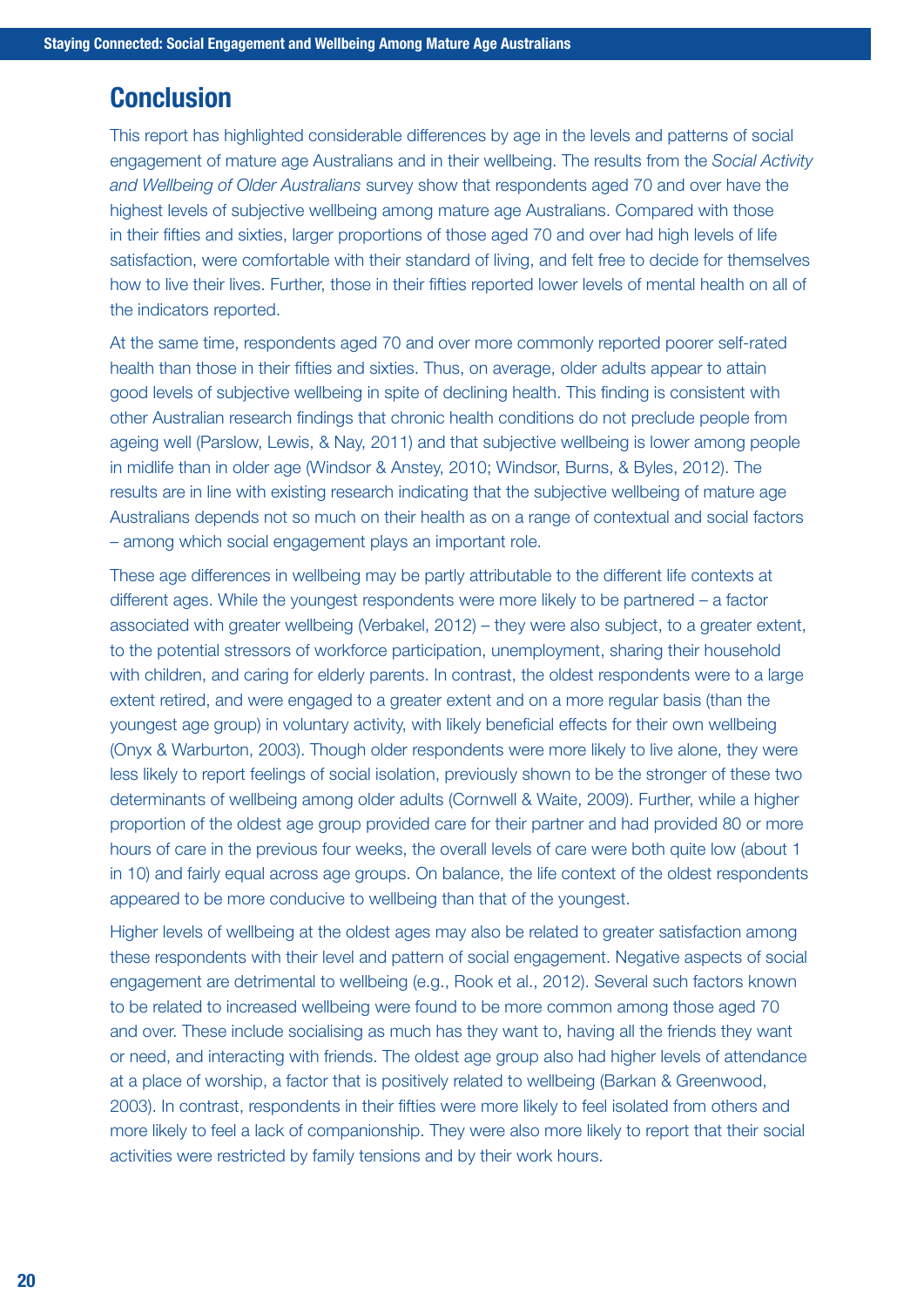In focusing on differences by age, the report has highlighted the importance of contextual factors and the ways in which important differences related to life transitions are associated with both social engagement and wellbeing. However, this analysis is restricted to a cross-sectional approach, and its findings may not apply within cohorts over time. Seniors now aged 50-59 may not enjoy the same levels of wellbeing after reaching age 70 as seniors now aged 70 and over currently enjoy. The overall picture of more satisfactory social engagement and greater wellbeing at the older ages is welcome in relation to current older seniors but is also a warning regarding the wellbeing of the youngest seniors.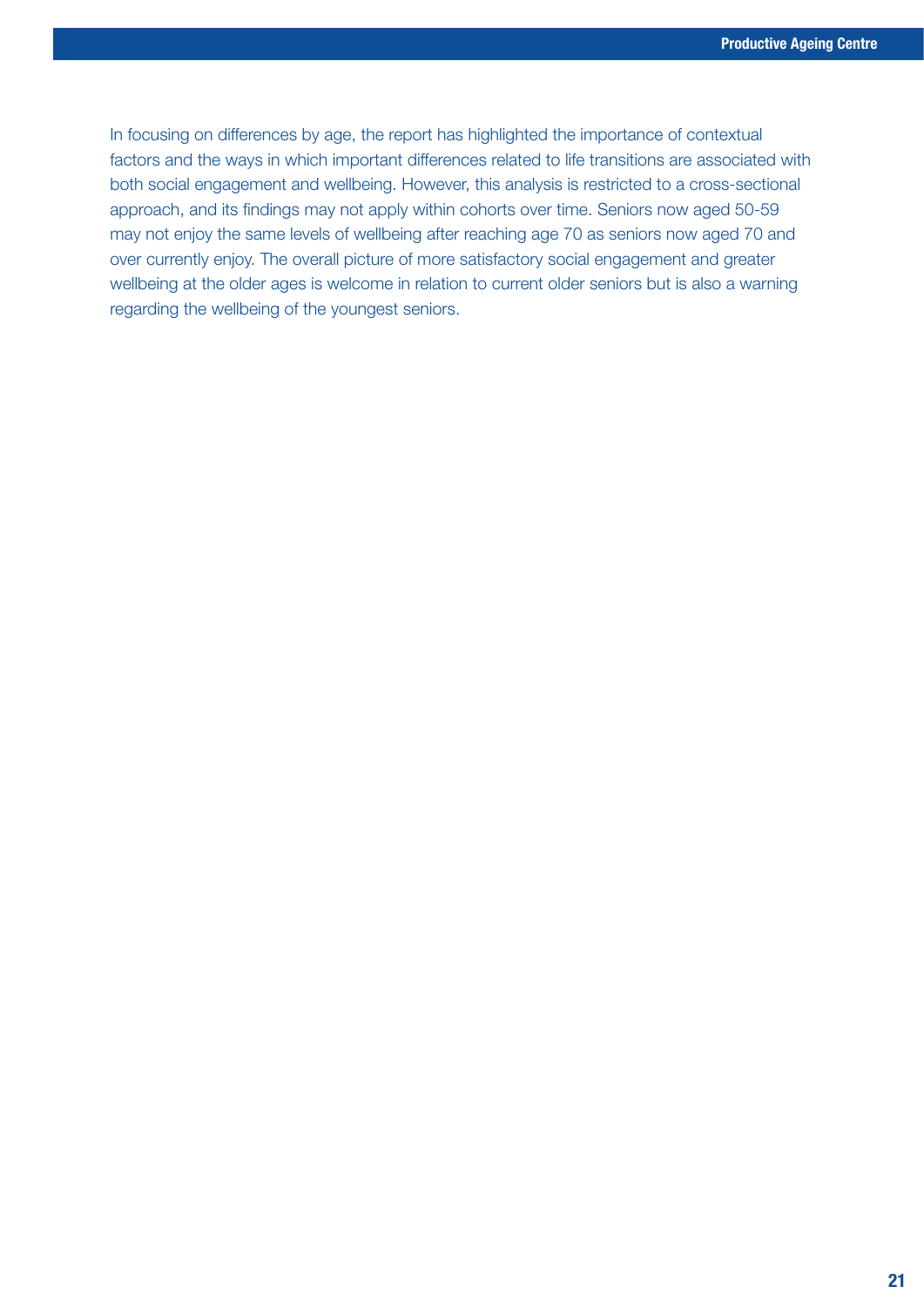## **References**

- Adams, K. B., Leibbrandt, S., Moon, H. (2011). A critical review of the literature on social and leisure activity and wellbeing in later life. *Ageing & Society*, 31(04), 683-712.
- Australian Bureau of Statistics (2008). Population Projections, Australia, 2006 to 2101, cat. no. 3222.0. Canberra, ABS.
- Australian Bureau of Statistics. (2010). 3101.0 Australian Demographic Statistics, Jun 2010. Retrieved 19 October, 2012, from http://www.abs.gov.au/AUSSTATS/abs@.nsf/ DetailsPage/3101.0Jun%202010?OpenDocument.
- Australian Bureau of Statistics. (2012). 2011 Census QuickStats. Retrieved 15 October, 2012, from http://www.censusdata.abs.gov.au/census\_services/getproduct/census/2011/quickstat/0?ope ndocument&navpos=220.
- Australian Government (2010). Australia to 2050: future challenges. The 2010 intergenerational report. Canberra, Commonwealth of Australia.
- Australian Human Rights Commission (2012). Working past our sixties: reforming laws and policies for the older worker. Sydney, Australian Human Rights Commission.
- Barkan, S. & Greenwood, S. F., 2003. Religious attendance and subjective well-being among older Americans: evidence from the General Social Survey. *Review of Religious Research*, 45(2), 116-129.
- Berkman, L. F., Glass,T., & Seeman, T. E., (2000). From social integration to health: Durkheim in the new millennium. *Social Science & Medicine*, 51(6), 843-857.
- Booth, H. & Rioseco, P. (2011). Journey time to visit family and friends among National Seniors Australia members. Research and Policy Factsheet No 2. Canberra, National Seniors Productive Ageing Centre.
- Cornwell, E.Y. & L. J. Waite (2009) Social disconnectedness, perceived isolation, and health among older adults. *Journal of Health and Social Behaviour*, 50(1), 31-48.
- Cubit, K. A. & Meyer, C. (2011). Aging in Australia. *The Gerontologist*, 51(5), 583-589.
- Edwards, B. & Higgins, D. J. (2009). Is caring a health hazard? The mental health and vitality of carers of a person with a disability in Australia. *Med J Aust*, 190(7 Suppl), S61-65.
- Friedman, B., Heisel, M.,and Delavan, R. (2005). Validity of the SF-36 Five-Item Mental Health Index for Major Depression in Functionally Impaired, Community-Dwelling Elderly Patients. *Journal of the American Geriatrics Society*, 53(11): 1978–1985.
- Giles, L. C., Glonek, G. F. V., Luszcz, M. A., Andrews, G. R. (2005). Effect of social networks on 10 year survival in very old Australians: the Australian longitudinal study of aging. *Journal of Epidemiology and Community Health*, 59(7), 574-579.
- Giles, L. C., Metcalf, P. A., Glonek, G. F. V., Luszcz, M. A., Andrews, G. R (2004). The Effects of Social Networks on Disability in Older Australians. *Journal of Aging and Health*, 16(4), 517-538.
- Glaser, K., D. Price, et al. (2009). Life course influences and well-being in later life: a review. Manchester, Equality and Human Rights Commission with Age Concern and Help the Aged.
- Grundy, E. & Sloggett, A. (2003). Health inequalities in the older population: the role of personal capital, social resources and socio-economic circumstances. *Social Science & Medicine*, 56(5), 935-947.
- House, J. S., Landis, K. R., & Umberson, D. (1988). Social relationships and health. Science, 241(4865), 540-545.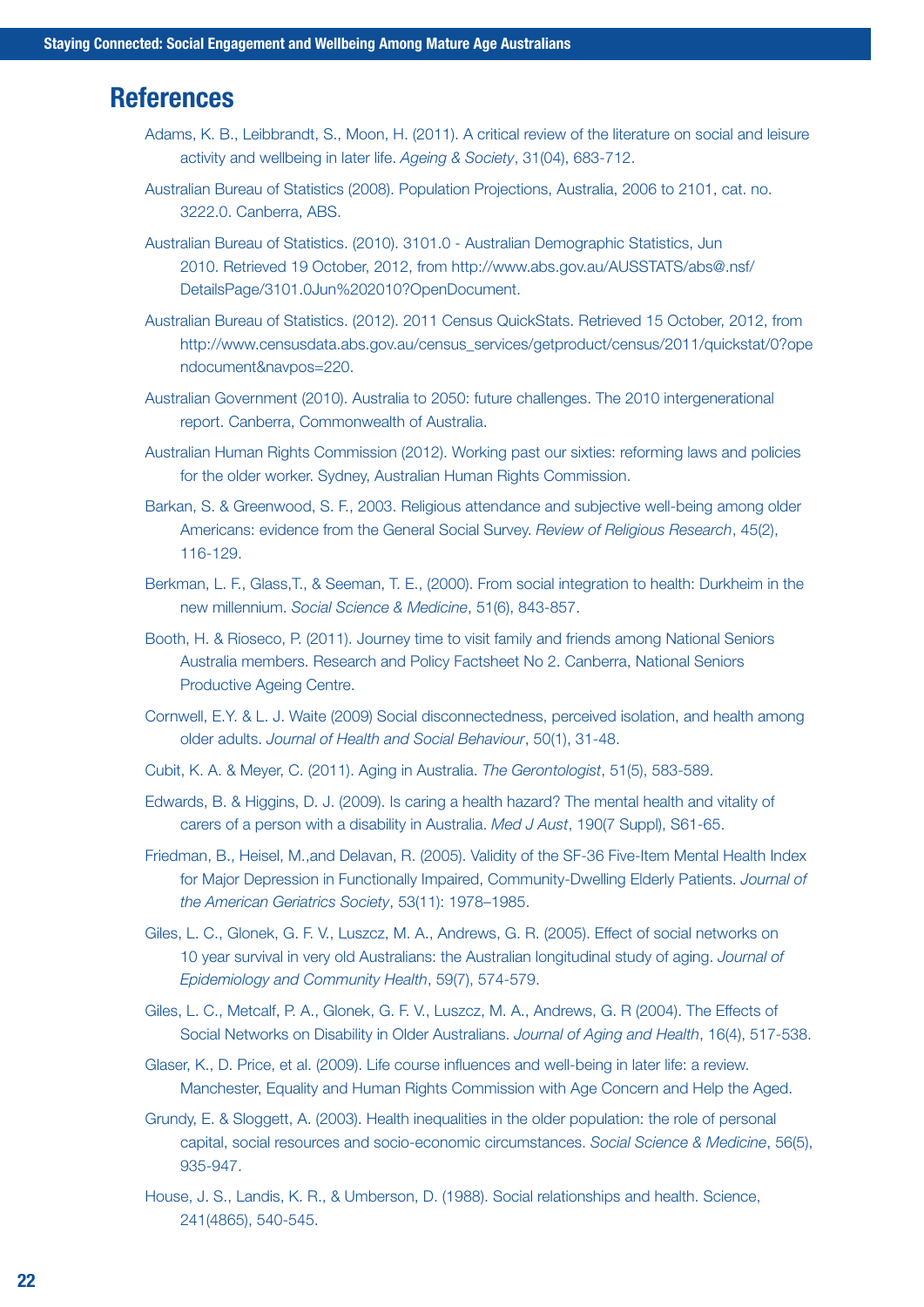- Onyx, J. & Warburton, J. (2003). Volunteering and health among older people: a review. *Australasian Journal on Ageing*, 22(2), 65-69.
- Parslow, R. A., Lewis, V. J., & Nay, R. (2011). Successful Aging: Development and Testing of a Multidimensional Model Using Data From a Large Sample of Older Australians. *Journal of the American Geriatrics Society*, 59(11), 2077-2083.
- Productivity Commission (2011). Caring for Older Australians, Report No. 53, Final Inquiry Report. Canberra.
- Pruchno, R. A., Wilson-Genderson, M., Rose, M., & Cartwright, F. (2010). Successful Aging: Early Influences and Contemporary Characteristics. The Gerontologist, 50(6), 821-833.
- Rook, K. S., Luong, G.,. Sorkin, D. H., Newsom, J. T., Krause, N. (2012). Ambivalent versus problematic social ties: Implications for psychological health, functional health, and interpersonal coping. Psychology and Aging. Advance online publication. doi: 10.1037/ a0029246
- Strawbridge, W. J., Wallhagen, M. I., & Cohen, R. D. (2002). Successful Aging and Well-Being. *The Gerontologist*, 42(6), 727-733.
- Verbakel, E. (2012). Subjective well-being by partnership status and its dependence on the normative climate. European *Journal of Population*, 28, 205-232.
- Windsor, T. D. & Anstey, K. J. (2010). Age differences in psychosocial predictors of positive and negative affect: A longitudinal investigation of young, midlife, and older adults. *Psychology and Aging; Psychology and Aging*, 25(3), 641.
- Windsor, T. D., Burns, R. A., & Byles, J. E. (2012). Age, Physical Functioning, and Affect in Midlife and Older Adulthood. *The Journals of Gerontology Series B: Psychological Sciences and Social Sciences*. doi:10.1093/geronb/gbs088.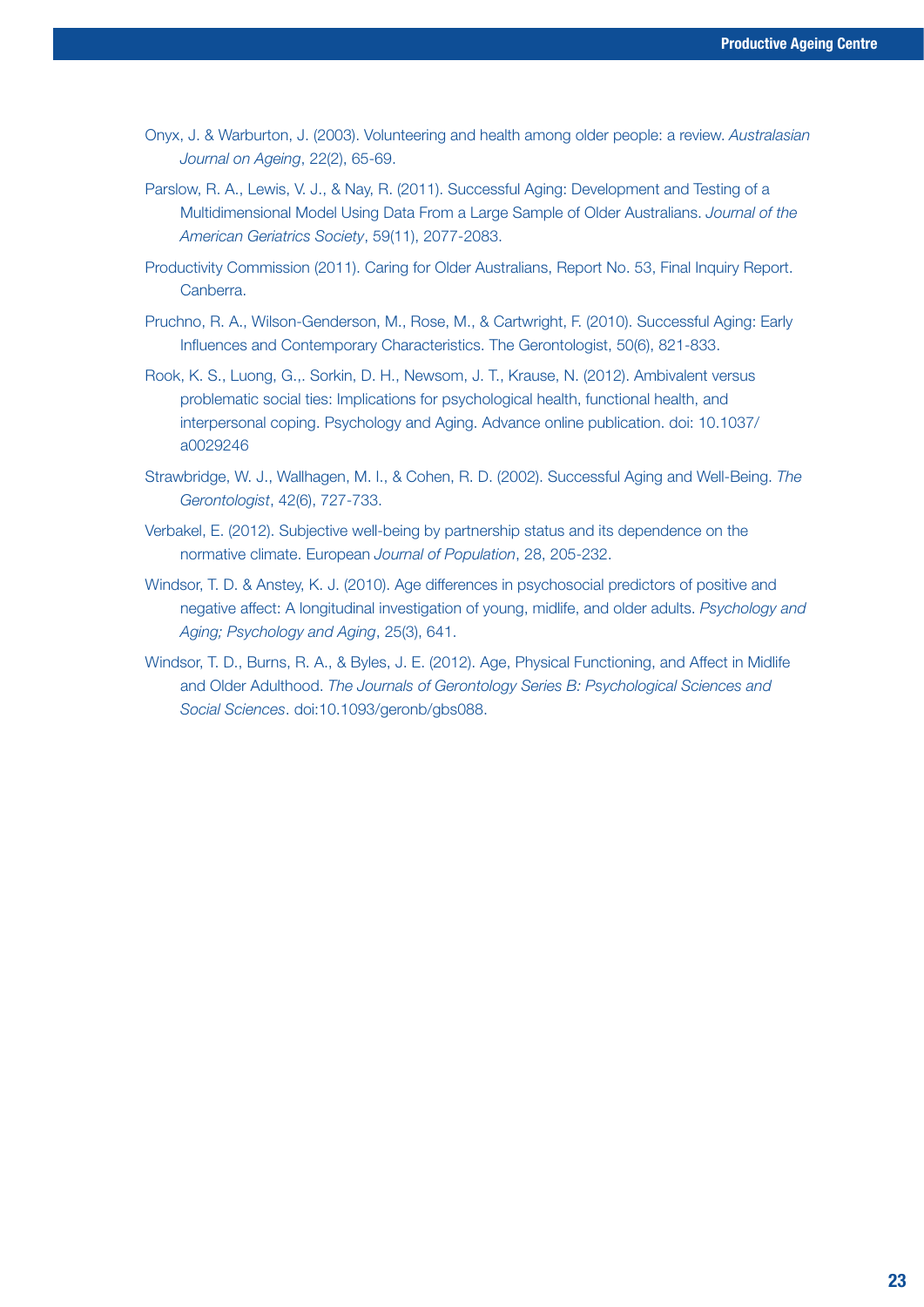## Appendix

Appendix tables can be found at www.productiveageing.com.au

- Table A.1 Proportion of survey respondents by sex, age and area (%) (corresponding Australian population proportions in parentheses)
- Figure A.1 Highest education qualification (%)
- Figure A.2 Not working full-time interest in working, by age group (%)
- Figure A.3 Participated in voluntary work in 12 months prior to the survey, by age group (%)
- Figure A.4 Whether spent time with adult family members or friends in the four weeks prior to the survey, by age group (per cent)
- Figure A.5 Spent time with adult family members or spent time with friends in the four weeks prior to the survey – duration of visits  $(\%)$
- Figure A.6 Whether agreed that *I pretty much keep to myself and don't have a lot of social contacts*, by sex  $(\%)$
- Figure A.7 Whether agreed that *there are not many people that I am close to*, by sex (%)
- Figure A.8 Whether agreed that *I socialise as much as I want to*, by age group (%)
- Figure A.9 Agreed or strongly agreed with statements about social interactions, by age group (%)
- Figure A.10 How often felt a lack of companionship, by whether living alone (%)

Figure A.11 Whether agreed that *I am comfortable with my standard of living*, by age group (%)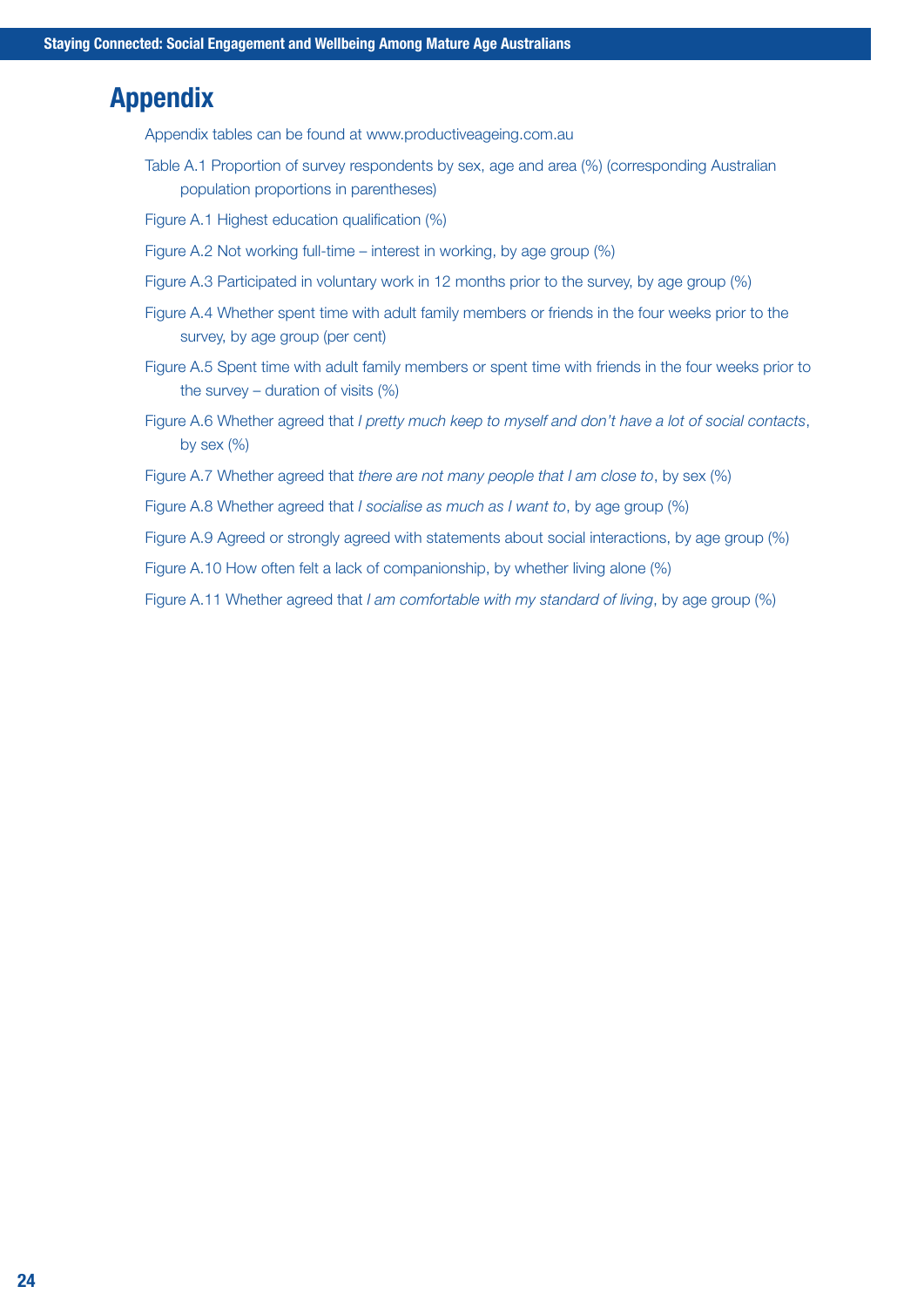## ABOUT THE NATIONAL SENIORS PRODUCTIVE AGEING CENTRE

The National Seniors Productive Ageing Centre is an initiative of National Seniors Australia and the Department of Health and Ageing to advance research into issues of productive ageing. The Centre's aim is to advance knowledge and understanding of all aspects of productive ageing to improve the quality of life of people aged 50 and over.

The Centre's key objectives are to:

- Support quality consumer oriented research informed by the experience of people aged 50 and over;
- Inform Government, business and the community on productive ageing across the life course;
- Raise awareness of research findings which are useful for older people; and
- Be a leading centre for research, education and information on productive ageing in Australia.

For more information about the Productive Ageing Centre visit www.productiveageing.com.au or call 03 9650 6144.